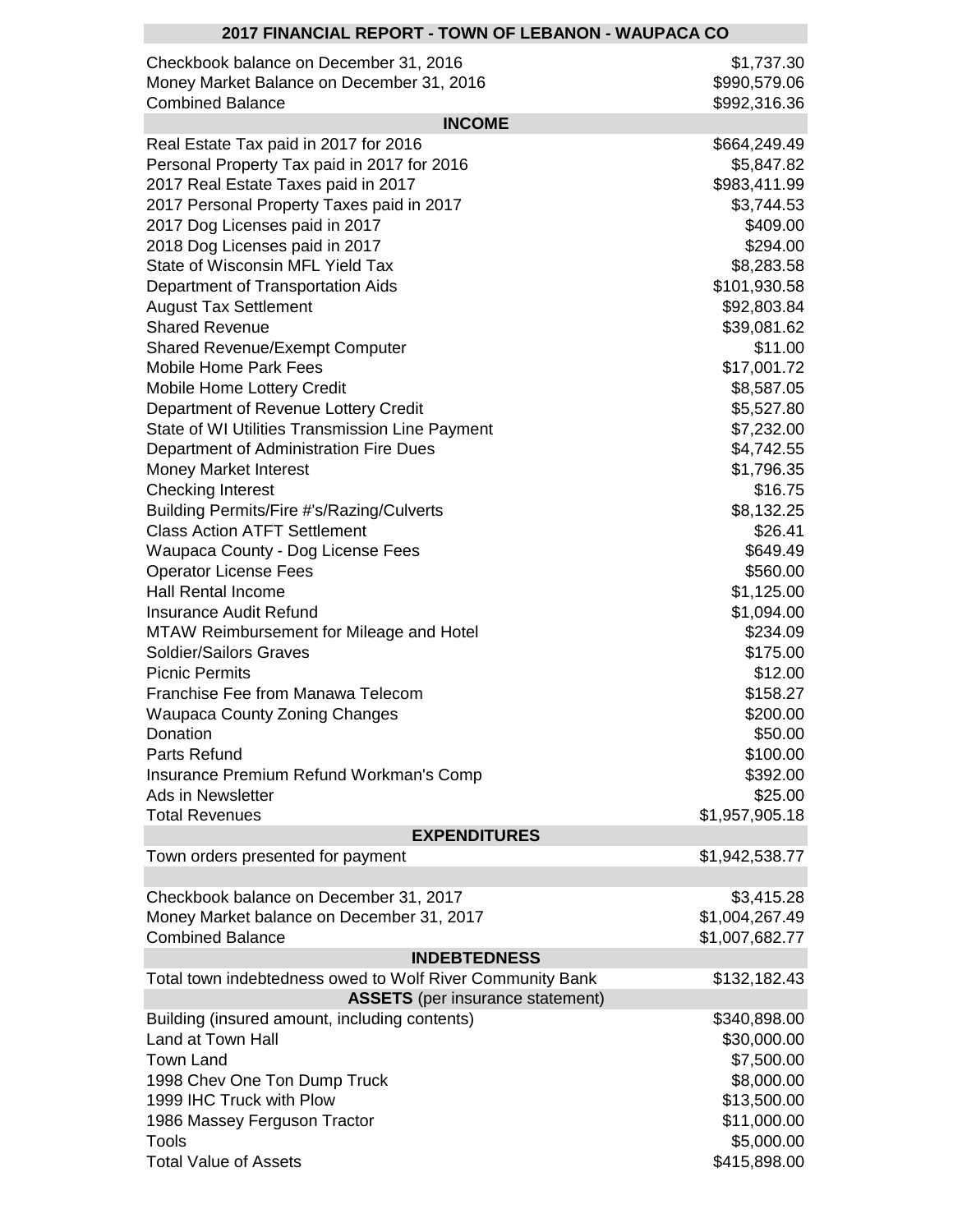## TOWN OF LEBANON ACCOUNT TRANSACTIONS WOLF RIVER BANK CHECKING 1/1/2017 - 12/31/2017

## EXPENSES

| <b>NUMBER</b> | <b>DATE</b>        | <b>PAYEE</b>                           | <b>ACCOUNT</b>             | <b>AMOUNT</b> |
|---------------|--------------------|----------------------------------------|----------------------------|---------------|
| 4373          |                    | 1/13/2017 Waupaca Co Treasurer         | January Tax Settlement     | \$330,302.62  |
| 4374          |                    | 1/13/2017 Clintonville School District | January Tax Settlement     | \$12.11       |
| 4375          |                    | 1/13/2017 Manawa School District       | January Tax Settlement     | \$67,901.17   |
| 4376          |                    | 1/13/2017 New London School District   | January Tax Settlement     | \$390,184.20  |
| 4377          | 1/13/2017 FVTC     |                                        | January Tax Settlement     | \$52,539.81   |
| 4378          | 1/23/2017 MCC      |                                        | Roads                      | \$18,766.54   |
| 4379          |                    | 1/23/2017 City of New London           | Fire Protection            | \$10,050.00   |
| 4380          |                    | 1/23/2017 Village of Bear Creek        | <b>Fire Protection</b>     | \$3,255.00    |
| 4381          |                    | 1/23/2017 Manawa Fire Dept             | Fire Protection            | \$1,910.71    |
| 4382          |                    | 1/23/2017 Manawa Rural Ambulance       | Ambulance                  | \$1,855.41    |
| 4383          |                    | 1/23/2017 Wolf River Community Bank    | Hall Loan                  | \$1,645.03    |
| 4384          |                    | 1/23/2017 US Treasury                  | Payroll Taxes              | \$758.24      |
| 4385          |                    | 1/23/2017 Nationwide                   | Retirement plan            | \$704.64      |
| 4386          |                    | 1/23/2017 Waupaca Co Clerk             | Election                   | \$400.00      |
| 4387          |                    | 1/23/2017 Stearns Sound and Security   | <b>Hall Security</b>       | \$117.50      |
| 4388          |                    | 1/23/2017 Rent-a-Flash                 | <b>Road Signs</b>          | \$110.50      |
| 4389          | 1/23/2017 AT&T     |                                        | Telephone                  | \$86.80       |
| 4390          |                    | 1/23/2017 Les Prochnow                 | Roads                      | \$75.00       |
| 4391          |                    | 1/23/2017 Depot Street Station         | Fuel                       | \$55.57       |
| 4392          |                    | 1/23/2017 Silton Seifert Carlson       | Legal Counsel              | \$31.25       |
| 4393          | 1/23/2017 Krake It |                                        | Website                    | \$28.50       |
| 4394          |                    | 1/30/2017 WE Energies                  | Electric                   | \$180.45      |
| 4395          |                    | 1/23/2017 Michelle Lee                 | Salary                     | \$948.00      |
|               |                    | Salary                                 | \$1,000.00                 |               |
|               |                    | Payroll Taxes                          | $-$14.50$                  |               |
|               |                    | Retirement                             | $-537.50$                  |               |
| 4396          |                    | 1/23/2017 Lynn Tank                    | Salary                     | \$704.98      |
| 4397          | 1/23/2017 P Hanlon |                                        | <b>Building Inspection</b> | \$474.46      |
| 4398          | 1/23/2017 WTA      |                                        | <b>District Meeting</b>    | \$100.00      |
| 4399          |                    | 1/23/2017 Pethke Repair                | Roads Repair               | \$6,232.00    |
| 4400          | 1/23/2017 W. Clegg |                                        | Roads                      | \$51.02       |
| 4401          |                    | 1/23/2017 Garrett Knoespel             | Refund Re Tax              | \$31.28       |
| 4402          |                    | 1/23/2017 Tom Westphal                 | Tax Overpay                | \$24.08       |
| 4403          |                    | 1/23/2017 Roberta Schucknecht          | Tax Overpay                | \$29.81       |
| 4404          |                    | 1/23/2017 Erin Vandeguchte             | Tax Overpay                | \$30.37       |
| 4405          |                    | 1/23/2017 Evan Moeller                 | Tax Refund                 | \$23.15       |
| 4406          |                    | 1/23/2017 Donald Schmoll               | <b>Tax Refund</b>          | \$32.64       |
| 4407          |                    | 1/23/2017 Lindon Gerndt                | <b>Tax Refund</b>          | \$133.39      |
| 4408          |                    | 1/23/2017 Jeff Weyenberg               | Tax Refund                 | \$323.70      |
| 4409          |                    | 1/23/2017 Tom Plamann                  | Tax Refund                 | \$32.83       |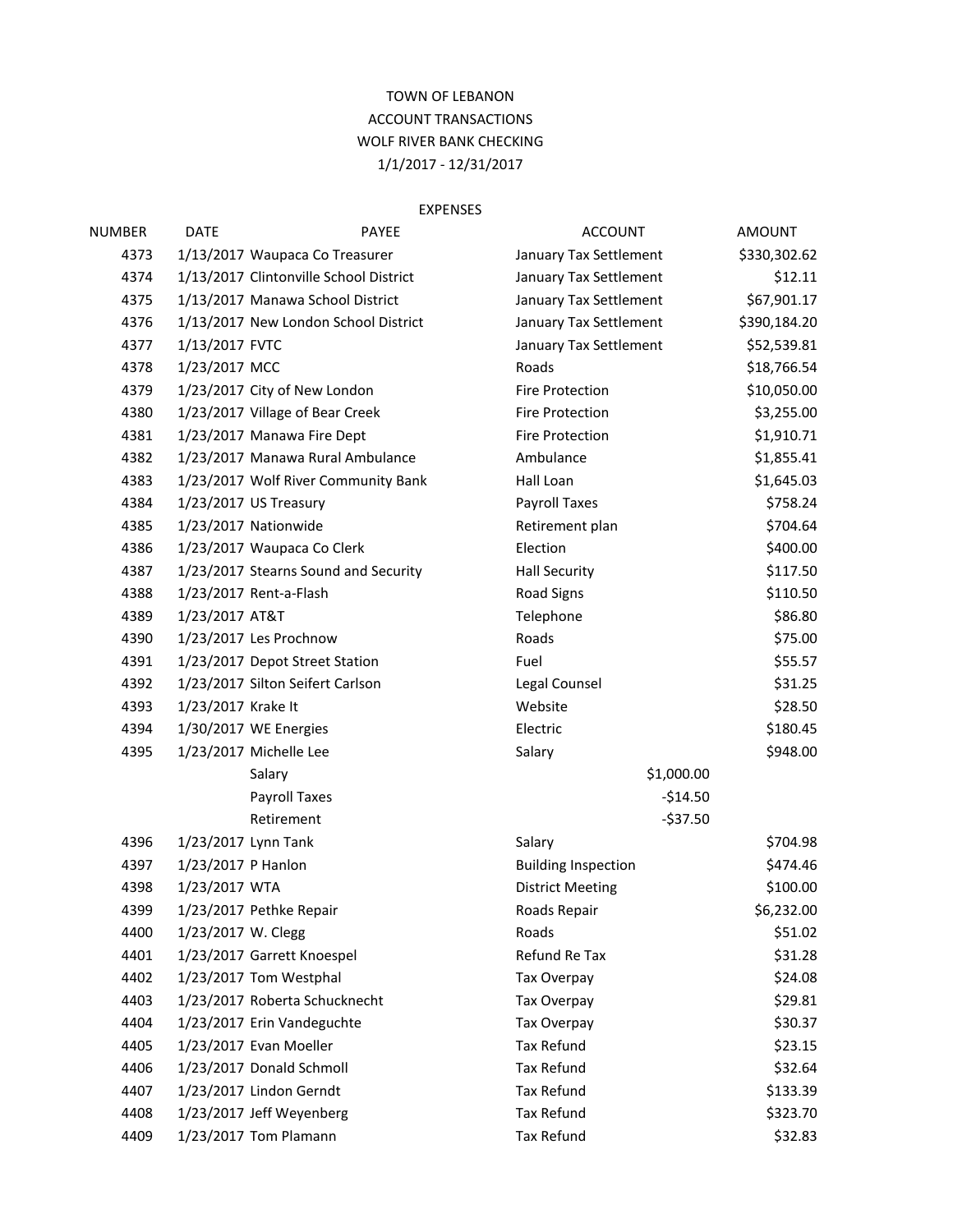| 4410 | 1/23/2017 Irene Lowney                 | <b>Tax Refund</b>          | \$22.79      |
|------|----------------------------------------|----------------------------|--------------|
| 4411 | 1/23/2017 Kim Weber                    | <b>Tax Refund</b>          | \$30.50      |
| 4412 | 1/23/2017 Ron Jansen                   | <b>Tax Refund</b>          | \$41.34      |
| 4413 | 1/23/2017 Jesse Brownson               | Tax Refund                 | \$575.68     |
| 4414 | 1/23/2017 Kurt Kulinski                | <b>Tax Refund</b>          | \$31.34      |
| 4415 | 1/23/2017 Brent Seavecki               | Tax Refund                 | \$211.13     |
| 4416 | 1/23/2017 Dan Jones                    | <b>Tax Refund</b>          | \$31.65      |
| 4417 | 1/23/2017 Alan Young                   | Tax Refund                 | \$23.94      |
| 4418 | 1/23/2017 Chad Mader                   | <b>Tax Refund</b>          | \$33.16      |
| 4419 | 1/23/2017 John Steele                  | <b>Tax Refund</b>          | \$197.19     |
| 4420 | 1/23/2017 Adam Moder                   | <b>Tax Refund</b>          | \$212.97     |
| 4421 | 2/16/2017 Waupaca County               | <b>February Settlement</b> | \$238,715.13 |
| 4422 | 2/16/2017 Clintonville School District | <b>February Settlement</b> | \$8.28       |
| 4423 | 2/16/2017 Manawa School District       | <b>February Settlement</b> | \$46,420.50  |
| 4424 | 2/16/2017 NLSD                         | <b>February Settlement</b> | \$266,748.66 |
| 4425 | 2/16/2017 FVTC                         | <b>February Settlement</b> | \$35,918.73  |
| 4426 | 2/20/2017 MCC                          | Roads                      | \$23,988.24  |
| 4427 | 2/20/2017 Gold Cross                   | Ambulance                  | \$4,394.25   |
| 4428 | 2/20/2017 Hwy Truck Parts              | Roads                      | \$1,788.97   |
| 4429 | 2/20/2017 WRCB                         | Hall Loan                  | \$1,645.03   |
| 4430 | 2/20/2017 Waupaca County Treasurer     | Recycling                  | \$1,611.23   |
| 4431 | 2/20/2017 MARCC                        | Recycling                  | \$840.00     |
| 4432 | 2/20/2017 Print Shop                   | Newsletters                | \$456.96     |
| 4433 | 2/20/2017 Transcendent Tech            | <b>Treas Exp</b>           | \$450.00     |
| 4434 | 2/20/2017 Depot Street Station         | Roads                      | \$290.24     |
| 4435 | 2/20/2017 Les Prochnow                 | <b>Board Exp</b>           | \$97.76      |
| 4436 | 2/20/2017 AT&T                         | Hall                       | \$84.60      |
| 4437 | 2/20/2017 City of New London           | <b>Election Exp</b>        | \$29.50      |
| 4438 | 2/22/2017 WE Energies                  | Hall                       | \$150.18     |
| 4439 | 2/20/2017 M Lee                        | <b>Clerk Salary</b>        | \$948.00     |
| 4440 | 2/20/2017 Lynn Tank                    | <b>Treasurer Salary</b>    | \$798.00     |
| 4441 | 2/20/2017 P Hanlon                     | <b>Building Inspection</b> | \$259.73     |
| 4442 | 2/20/2017 Les Prochnow                 | Permits                    | \$38.50      |
| 4443 | 2/20/2017 Robb Hermes                  | <b>RE Refund</b>           | \$29.55      |
| 4444 | 2/20/2017 Mitchell Flease              | <b>RE Refund</b>           | \$188.66     |
| 4445 | 2/20/2017 Brian Olson                  | <b>RE Request</b>          | \$35.77      |
| 4446 | 2/20/2017 James Frank                  | <b>RE Request</b>          | \$33.47      |
| 4447 | 2/20/2017 Keving Gerke                 | <b>RE Refund</b>           | \$128.01     |
| 4448 | 2/20/2017 Craig Sylte                  | <b>RE Refund</b>           | \$41.90      |
| 4449 | 2/20/2017 Tanya Winkelman              | <b>RE Refund</b>           | \$32.99      |
| 4450 | 2/20/2017 Dan Wilfuer                  | RE refund                  | \$32.77      |
| 4451 | 2/20/2017 Doug Casey                   | Roads                      | \$344.00     |
| 4452 | 3/20/2017 USPS                         | Postage                    | \$98.00      |
| 4453 | 3/20/2017 MCC                          | Roads                      | \$12,619.72  |
| 4454 | 3/20/2017 Preuss Appraisal             | Assessor                   | \$3,000.00   |
| 4455 | 3/20/2017 WRCB                         | Hall Loan                  | \$1,645.03   |
| 4456 | 3/20/2017 Waupaca County Highway       | Roads                      | \$425.43     |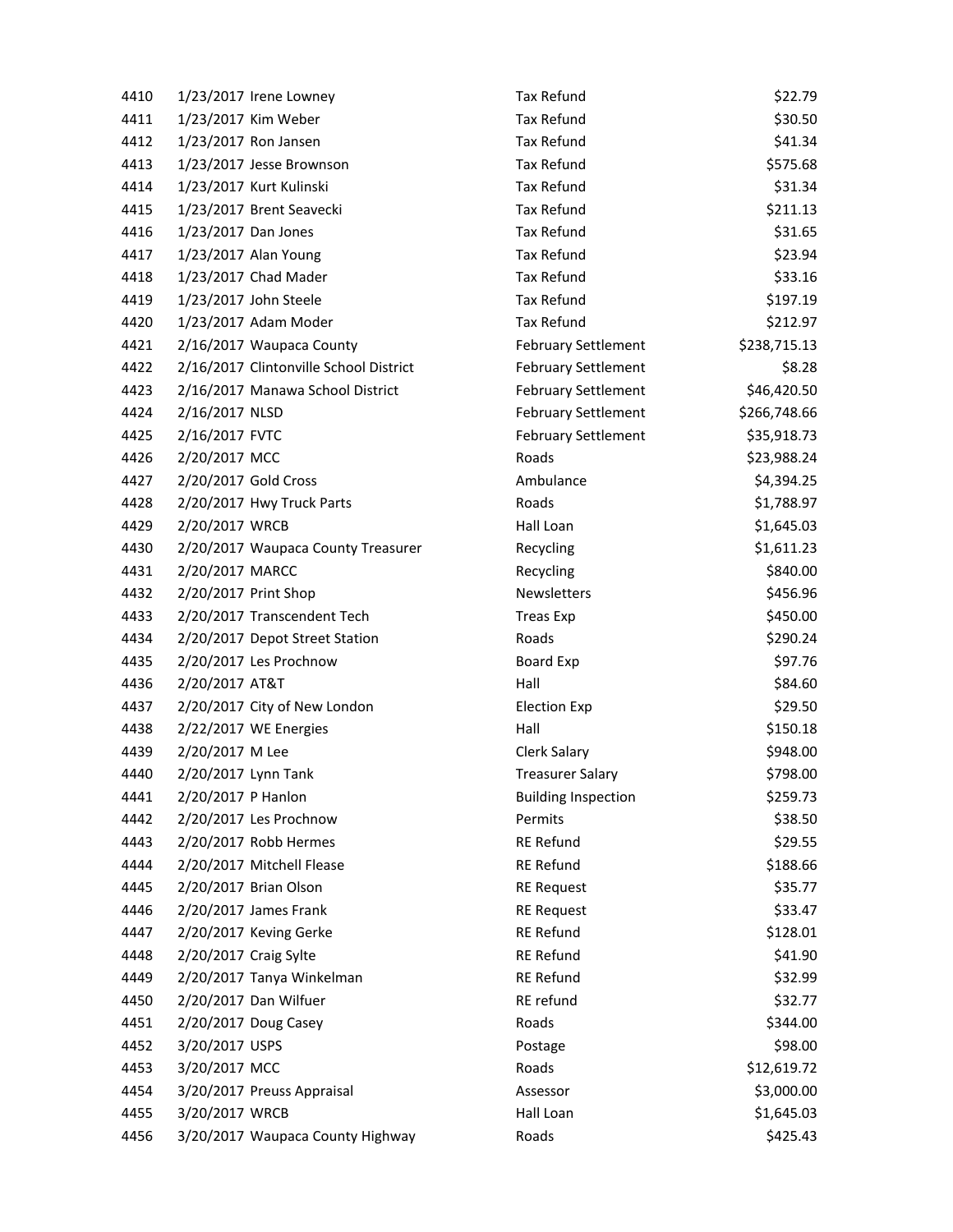| 4457 |                     | 3/20/2017 Depot Street Station   | Roads/Fuel                 |            | \$131.61   |
|------|---------------------|----------------------------------|----------------------------|------------|------------|
| 4458 |                     | 3/20/2017 Rent-a-Flash           | Signs                      |            | \$131.12   |
| 4459 | 3/20/2017 AT&T      |                                  | Hall                       |            | \$81.27    |
| 4460 |                     | 3/20/2017 Silton Seifert Carlson | Legal Counsel              |            | \$62.50    |
| 4461 |                     | 4/4/2017 WE Energies             | Hall                       |            | \$177.62   |
| 4462 |                     | 3/20/2017 City of New London     | <b>Election Ad</b>         |            | \$30.00    |
| 4463 |                     | 3/20/2017 Les Prochnow           | Salary                     |            | \$2,450.78 |
|      |                     | Salary                           |                            | \$1,417.50 |            |
|      |                     | Roads                            |                            | \$957.00   |            |
|      |                     | Mileage                          |                            | \$165.32   |            |
|      |                     | Retirement                       |                            | $-589.04$  |            |
| 4464 | 3/20/2017 M Lee     |                                  | Clerk Salary               |            | \$981.18   |
|      |                     | Salary                           |                            | \$1,000.00 |            |
|      |                     | Plan Comp                        |                            | \$35.00    |            |
|      |                     | Payroll Taxes                    |                            | $-$15.01$  |            |
|      |                     | Retirement                       |                            | \$38.81    |            |
| 4465 | 3/20/2017 M Fietzer |                                  | Election                   |            | \$133.00   |
| 4466 |                     | 3/20/2017 K Handschke            | Election                   |            | \$154.00   |
| 4467 |                     | 3/20/2017 Karyl Hebel            | Election                   |            | \$154.00   |
| 4468 | 3/20/2017 B Jeffers |                                  | Election                   |            | \$64.13    |
| 4469 | 3/20/2017 M Klegin  |                                  | Election                   |            | \$68.88    |
| 4470 |                     | 3/20/2017 Dr. Sorenson           | Election                   |            | \$133.00   |
| 4471 |                     | 3/20/2017 Lynn Tank              | <b>Treasurer Salary</b>    |            | \$584.97   |
|      |                     | Salary                           |                            | \$583.33   |            |
|      |                     | Exp                              |                            | \$31.97    |            |
|      |                     | Payroll Taxes                    |                            | $-58.46$   |            |
|      |                     | Retirement                       |                            | $-521.87$  |            |
| 4472 |                     | 3/20/2017 D Laughlin             | <b>Board Salary</b>        |            | \$706.24   |
|      |                     | Salary                           |                            | \$710.00   |            |
|      |                     | Mileage                          |                            | \$33.17    |            |
|      |                     | Payroll Taxes                    |                            | $-$10.30$  |            |
|      |                     | Retirement                       |                            | $-526.63$  |            |
| 4473 |                     | 3/20/2017 J Handschke            | <b>Board Salary</b>        |            | \$780.39   |
|      |                     | Salary                           |                            | \$784.25   |            |
|      |                     | Mileage                          |                            | \$36.92    |            |
|      |                     | Payroll Taxes                    |                            | $-511.37$  |            |
|      |                     | Retirement                       |                            | $-529.41$  |            |
| 4474 | 3/20/2017 P Hanlon  |                                  | <b>Building Inspection</b> |            | \$328.99   |
|      |                     | <b>Total Earnings</b>            |                            | \$356.25   |            |
|      |                     | Payroll Taxes                    |                            | $-55.17$   |            |
|      |                     | <b>Social Security</b>           |                            | $-522.09$  |            |
| 4475 |                     | 3/20/2017 Les Prochnow           | Permits                    |            | \$38.50    |
|      |                     | <b>Total Earnings</b>            |                            | \$40.00    |            |
|      |                     | Retirement                       |                            | $-51.50$   |            |
| 4476 | 3/20/2017 C Coenen  |                                  | P.C.                       |            | \$32.32    |
|      |                     | <b>Total Earnings</b>            |                            | \$35.00    |            |
|      |                     | Payroll Taxes                    |                            | $-50.51$   |            |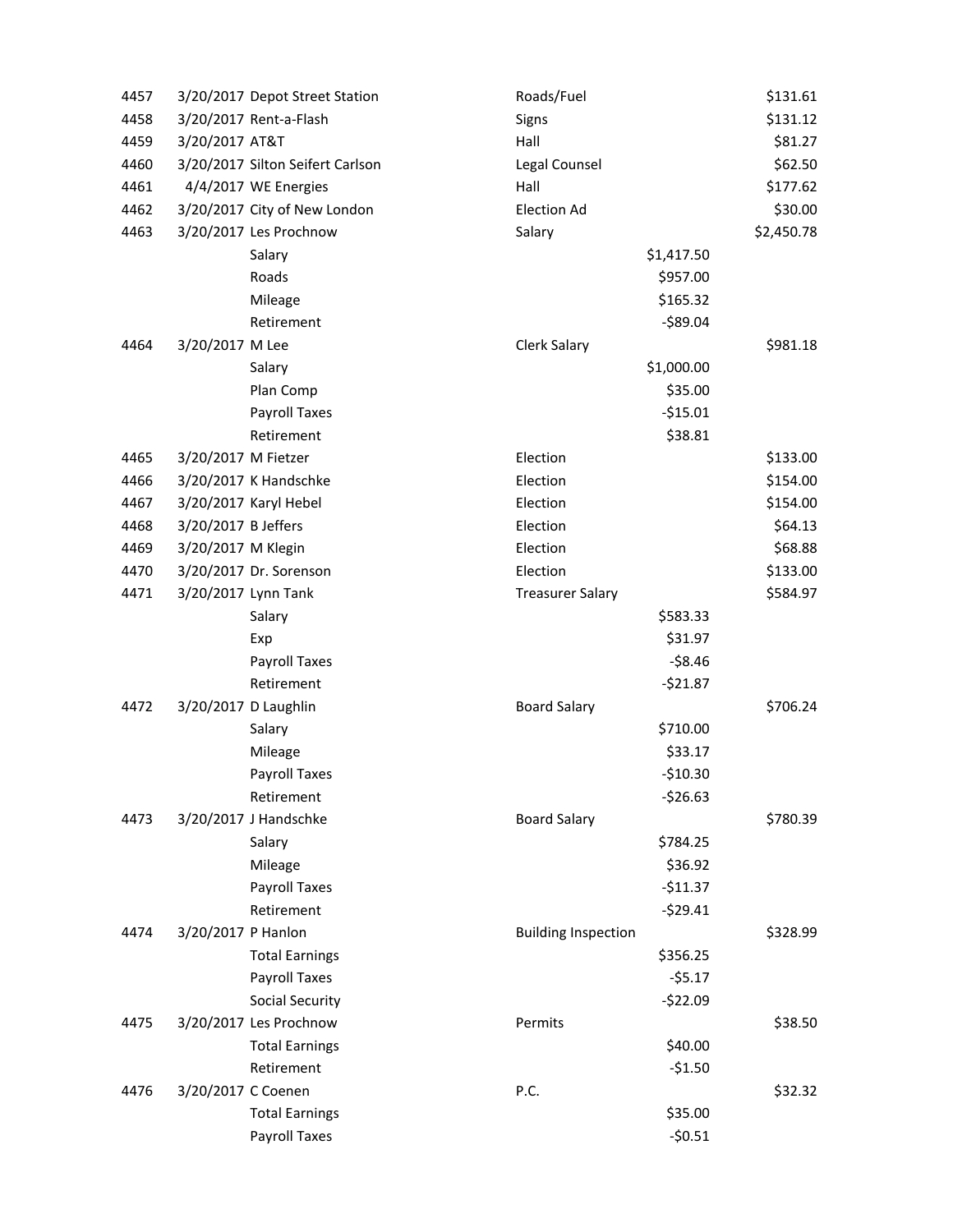|      |                    | <b>Social Security</b>                  |                            | $-52.17$   |            |
|------|--------------------|-----------------------------------------|----------------------------|------------|------------|
| 4477 | 3/20/2017 R Dailey |                                         | P.C.                       |            | \$32.32    |
|      |                    | <b>Total Earnings</b>                   |                            | \$35.00    |            |
|      |                    | Payroll Taxes                           |                            | $-50.51$   |            |
|      |                    | Social Security                         |                            | $-52.17$   |            |
| 4478 | 3/20/2017 R Most   |                                         | P.C.                       |            | \$32.32    |
|      |                    | <b>Total Earnings</b>                   |                            | \$35.00    |            |
|      |                    | Payroll Taxes                           |                            | $-50.51$   |            |
|      |                    | <b>Social Security</b>                  |                            | $-52.17$   |            |
| 4479 | 3/20/2017 A Tank   |                                         | P.C.                       |            | \$32.32    |
|      |                    | <b>Total Earnings</b>                   |                            | \$35.00    |            |
|      |                    | Payroll Taxes                           |                            | $-50.51$   |            |
|      |                    | <b>Social Security</b>                  |                            | $-52.17$   |            |
| 4480 | 4/17/2017 MCC      |                                         | Roads                      |            | \$2,415.63 |
| 4481 | 4/17/2017 WRCB     |                                         | Hall Loan                  |            | \$1,645.03 |
| 4482 | 4/17/2017 WTA      |                                         | Dues                       |            | \$880.00   |
| 4483 |                    | 4/17/2017 Nationwide                    | Retirement                 |            | \$655.00   |
| 4484 |                    | 4/17/2017 Print Shop                    | Newsletters                |            | \$453.50   |
| 4485 |                    | 4/17/2017 US Treasury                   | Medicare & SS              |            | \$388.18   |
| 4486 |                    | 4/17/2017 Document Sales & Distribution | <b>Building Permit</b>     |            | \$335.71   |
| 4487 |                    | 4/17/2017 Rent-a-Flash                  | Roads                      |            | \$217.01   |
| 4488 |                    | 4/17/2017 Depot Street Station          | Roads                      |            | \$135.17   |
| 4489 | 4/17/2017 AT&T     |                                         | <b>Hall Phone</b>          |            | \$78.92    |
| 4490 | 4/17/2017 Krake IT |                                         | Website                    |            | \$28.50    |
| 4491 |                    | 4/17/2017 NL Buyers Guide               | Ads                        |            | \$19.35    |
| 4492 |                    | 5/4/2017 WE Energies                    | Hall                       |            | \$286.29   |
| 4493 | 4/17/2017 M Lee    |                                         | Salary                     |            | \$948.00   |
|      |                    | Salary                                  |                            | \$1,000.00 |            |
|      |                    | Payroll Taxes                           |                            | $-$14.50$  |            |
|      |                    | Retirement                              |                            | $-537.50$  |            |
| 4494 |                    | 4/17/2017 Margaret Fietzer              | Election                   |            | \$140.13   |
| 4495 |                    | 4/17/2017 Karyl Hebel                   | Election                   |            | \$162.25   |
| 4496 |                    | 4/17/2017 Barb Jeffers                  | Election                   |            | \$71.25    |
| 4497 |                    | 4/17/2017 Margaret Klegin               | Election                   |            | \$68.88    |
| 4498 |                    | 4/17/2017 Deborah Sorenson              | Election                   |            | \$140.13   |
| 4499 |                    | 4/17/2017 Edith Tietz                   | Election                   |            | \$71.25    |
| 4500 |                    | 4/17/2017 Michele VandenHeuvel          | Election                   |            | \$68.88    |
| 4501 |                    | 4/17/2017 Lynn Tank                     | Salary                     |            | \$563.43   |
|      |                    | Salary                                  |                            | \$583.34   |            |
|      |                    | <b>Typing</b>                           |                            | \$11.00    |            |
|      |                    | Payroll Taxes                           |                            | $-58.62$   |            |
|      |                    | Retirement                              |                            | $-522.29$  |            |
| 4502 |                    | 4/17/2017 Les Prochnow                  |                            |            | \$62.24    |
|      |                    | Permits                                 |                            | \$25.00    |            |
|      |                    | Hall Exp                                |                            | \$38.18    |            |
|      |                    | Retirement                              |                            | $-50.94$   |            |
| 4503 |                    | 4/17/2017 Paul Hanlon                   | <b>Building Inspection</b> |            | \$553.59   |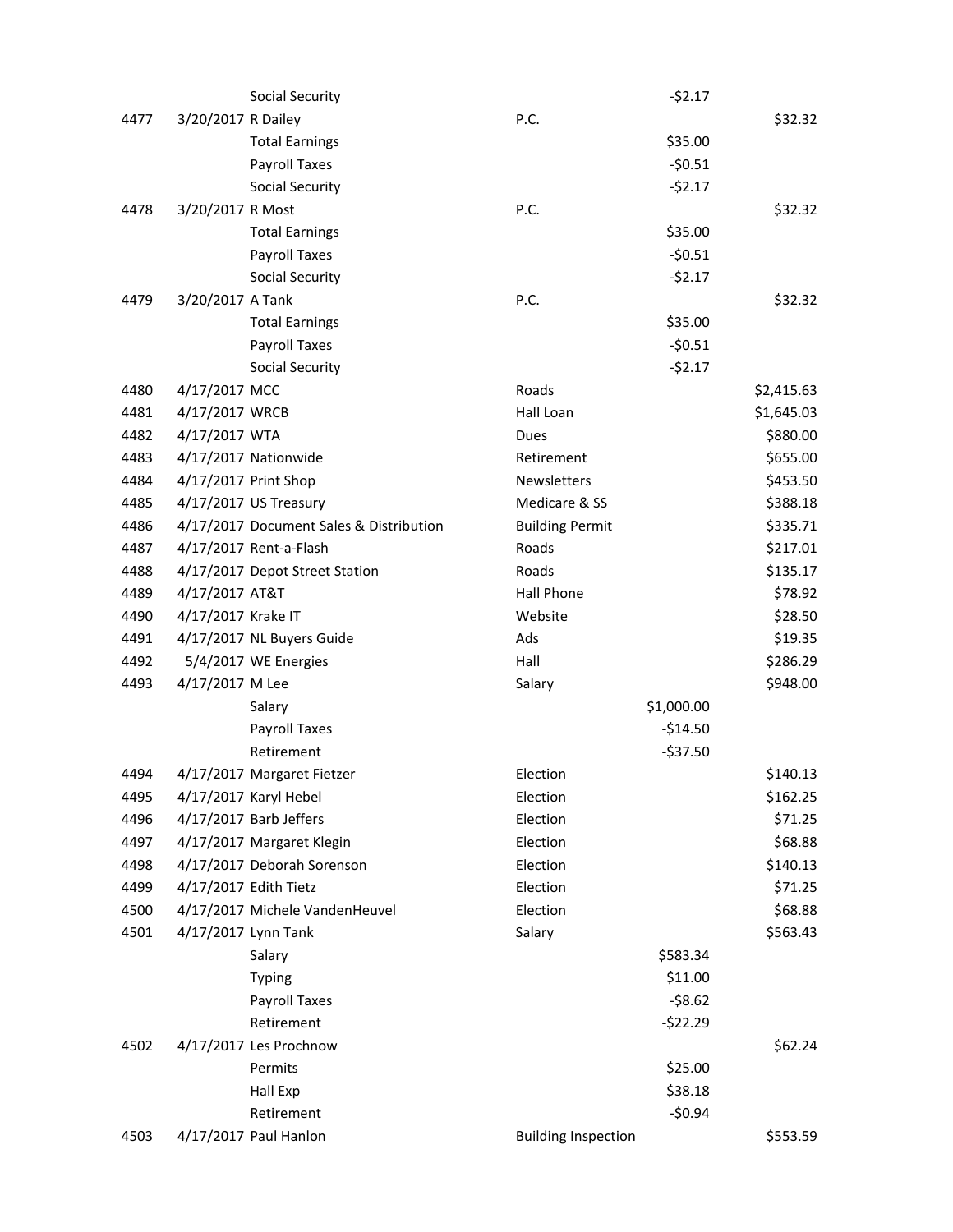|      |                    | <b>Total Earnings</b>              |                            | \$599.45   |            |
|------|--------------------|------------------------------------|----------------------------|------------|------------|
|      |                    | <b>Payroll Taxes</b>               |                            | $-58.69$   |            |
|      |                    | <b>Social Security</b>             |                            | $-537.17$  |            |
| 4504 |                    | 4/17/2017 Hwy Truck Parts          | Roads                      |            | \$44.00    |
| 4506 |                    | 5/15/2017 Manawa Fire Dept         | Fire Protection            |            | \$1,910.71 |
| 4507 |                    | 5/15/2017 Manawa Rural Ambulance   | Ambulance                  |            | \$1,855.41 |
| 4508 | 5/15/2017 MCC      |                                    | Roads                      |            | \$1,750.00 |
| 4509 | 5/15/2017 WRCB     |                                    | Loan Payment               |            | \$1,645.03 |
| 4510 |                    | 5/15/2017 Waupaca County Clerk     | Election                   |            | \$320.38   |
| 4511 |                    | 5/15/2017 Waupaca County PTF       | Recycling                  |            | \$288.20   |
| 4512 |                    | 5/15/2017 Waupaca County Highway   | Roads                      |            | \$284.38   |
| 4513 |                    | 5/15/2017 Demming Noel             | Clerk Bond                 |            | \$170.00   |
| 4514 | 5/15/2017 AT&T     |                                    | <b>Hall Phone</b>          |            | \$95.21    |
| 4515 |                    | 5/15/2017 Depot Street Station     | Roads/Truck/Fuel           |            | \$50.88    |
| 4516 | 5/15/2017 Krake IT |                                    | Website                    |            | \$28.50    |
| 4517 |                    | 5/15/2017 NL Buyers Guide          | Ads                        |            | \$11.39    |
| 4518 |                    | 5/25/2017 WE Energies              | Hall Electric              |            | \$176.54   |
| 4519 | 5/15/2017 M Lee    |                                    | Clerk Salary               |            | \$948.00   |
|      |                    | Salary                             |                            | \$1,000.00 |            |
|      |                    | Payroll Taxes                      |                            | $-514.50$  |            |
|      |                    | Retirement                         |                            | $-537.50$  |            |
| 4520 |                    | 5/15/2017 Lynn Tank                | <b>Treasurer Salary</b>    |            | \$553.00   |
|      |                    | Salary                             |                            | \$583.33   |            |
|      |                    | Payroll Taxes                      |                            | $-58.46$   |            |
|      |                    | Retirement                         |                            | $-521.87$  |            |
| 4521 |                    | 5/15/2017 Paul Hanlon              | <b>Building Inspection</b> |            | \$457.88   |
|      |                    | <b>Total Earnings</b>              |                            | \$495.81   |            |
|      |                    | Payroll Taxes                      |                            | $-57.19$   |            |
|      |                    | <b>Social Security</b>             |                            | $-530.74$  |            |
| 4522 |                    | 5/15/2017 Jody Raddatz             | Roads Labor                |            | \$730.72   |
|      |                    | <b>Total Earnings</b>              |                            | \$791.25   |            |
|      |                    | Payroll Taxes                      |                            | $-$11.47$  |            |
|      |                    | <b>Social Security</b>             |                            | $-549.06$  |            |
| 4523 |                    | 5/15/2017 Lynn Tank                | Perdiems & Exp             |            | \$426.92   |
|      |                    | Perdiem                            |                            | \$180.00   |            |
|      |                    | Lodging                            |                            | \$168.00   |            |
|      |                    | Mileage                            |                            | \$88.28    |            |
|      |                    | Payroll Taxes                      |                            | $-52.61$   |            |
|      |                    | Retirement                         |                            | $-56.75$   |            |
| 4524 |                    | 5/24/2017 Euhardy Mowers           | <b>Hall Mower</b>          |            | \$3,199.00 |
| 4525 |                    | 6/19/2017 Gold Cross               | Ambulance                  |            | \$4,394.25 |
| 4526 |                    | 6/19/2017 Preuss Appraisal         | Assessor                   |            | \$3,000.00 |
| 4527 |                    | 6/19/2017 Waupaca County Treasurer | <b>MFL</b>                 |            | \$1,656.72 |
| 4528 | 6/19/2017 WRCB     |                                    | Loan Payment               |            | \$1,645.03 |
| 4529 | 6/19/2017 MCC      |                                    | Roads                      |            | \$392.00   |
| 4530 |                    | 6/19/2017 Demming Noel             | <b>Treas Bond</b>          |            | \$297.50   |
| 4531 |                    | 6/19/2017 Service Motor Company    | Roads                      |            | \$202.90   |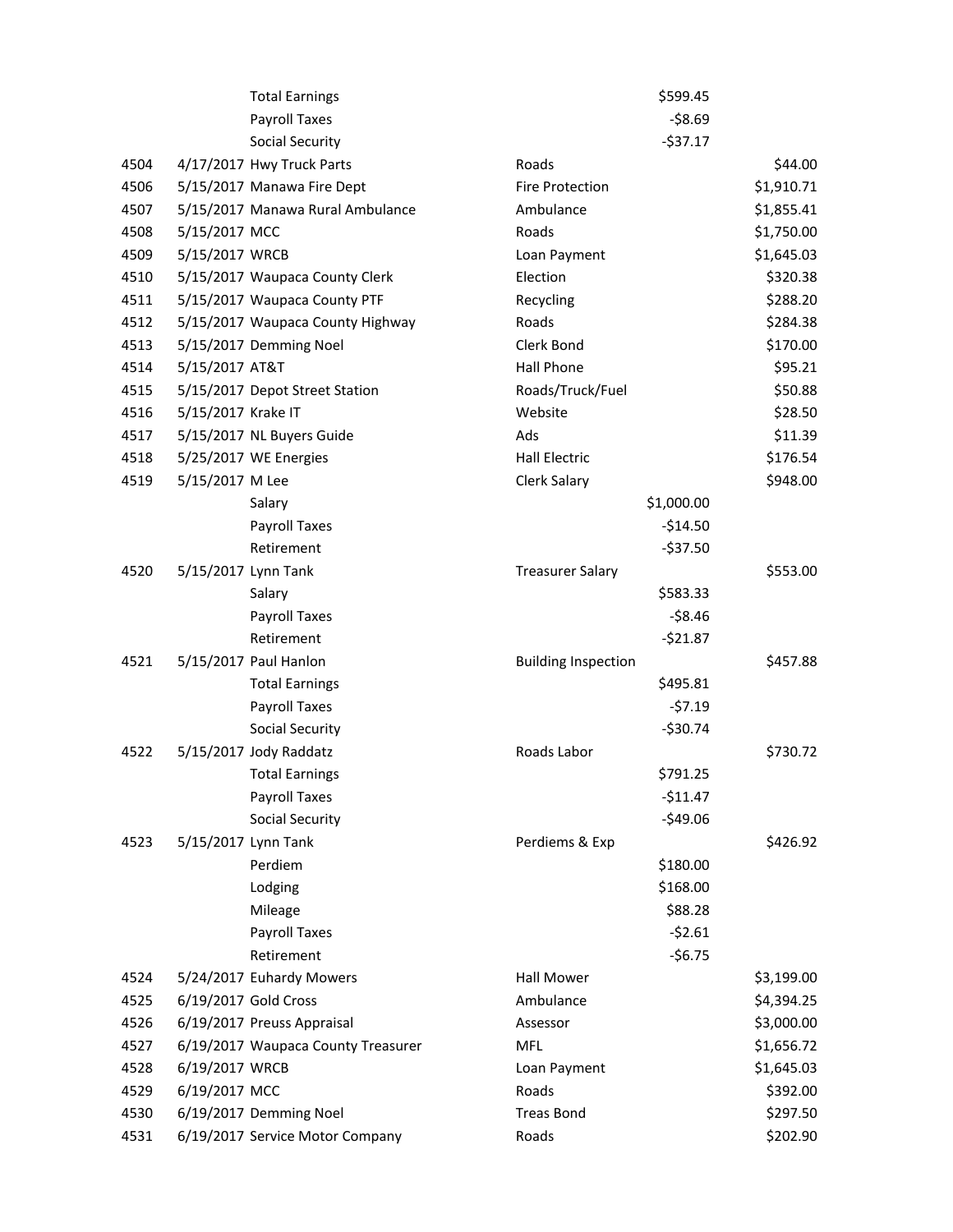| 4532 |                    | 6/19/2017 NL Tree Service LLC  | Roads                      |            | \$200.00   |
|------|--------------------|--------------------------------|----------------------------|------------|------------|
| 4533 |                    | 6/19/2017 NL Buyers Guide      | Ads                        |            | \$152.15   |
| 4534 |                    | 6/19/2017 Depot Street Station | Roads/Fuel                 |            | \$120.86   |
| 4535 | 6/19/2017 AT&T     |                                | Hall Phone                 |            | \$92.52    |
| 4536 |                    | 6/19/2017 City of New London   | Ads                        |            | \$18.75    |
| 4537 |                    | 6/19/2017 Wayne Radue          | <b>Hall Mowing</b>         |            | \$140.00   |
| 4538 |                    | 6/24/2017 WE Energies          | <b>Hall Electric</b>       |            | \$183.01   |
| 4539 | 6/19/2017 M Lee    |                                | Salary & etc               |            | \$1,105.60 |
|      |                    | Salary                         |                            | \$1,000.00 |            |
|      |                    | Bor                            |                            | \$40.00    |            |
|      |                    | Exp                            |                            | \$119.68   |            |
|      |                    | Payroll Taxes                  |                            | $-515.08$  |            |
|      |                    | Retirement                     |                            | $-539.00$  |            |
| 4540 |                    | 6/19/2017 Les Prochnow         | Board Salary & etc         |            | \$2,280.94 |
|      |                    | <b>BOR</b>                     |                            | \$40.00    |            |
|      |                    | Salary etc                     |                            | \$1,310.00 |            |
|      |                    | Roads                          |                            | \$967.00   |            |
|      |                    | Mileage                        |                            | \$50.83    |            |
|      |                    | Retirement                     |                            | $-586.89$  |            |
| 4541 |                    | 6/19/2017 Lynn Tank            | <b>Treasurer Salary</b>    |            | \$553.00   |
|      |                    | Salary                         |                            | \$583.33   |            |
|      |                    | Payroll Taxes                  |                            | $-58.46$   |            |
|      |                    | Retirement                     |                            | $-521.87$  |            |
| 4542 |                    | 6/19/2017 D Laughlin           | Board Salary etc           |            | \$731.86   |
|      |                    | <b>BOR</b>                     |                            | \$40.00    |            |
|      |                    | Salary etc                     |                            | \$732.00   |            |
|      |                    | Payroll Taxes                  |                            | $-511.19$  |            |
|      |                    | Retirement                     |                            | $-528.95$  |            |
| 4543 |                    | 6/19/2017 J Handschke          | Board Salary etc           |            | \$818.21   |
|      |                    | Salary etc                     |                            | \$843.50   |            |
|      |                    | Mileage                        |                            | \$18.57    |            |
|      |                    | <b>Payroll Taxes</b>           |                            | $-512.23$  |            |
|      |                    | Retirement                     |                            | $-531.63$  |            |
| 4544 | 6/19/2017 H Blum   |                                | Hall & Roads               |            | \$346.02   |
|      |                    | Roads                          |                            | \$156.00   |            |
|      |                    | Hall Exp                       |                            | \$209.00   |            |
|      |                    | Payroll Taxes                  |                            | $-55.29$   |            |
|      |                    | Retirement                     |                            | $-$13.69$  |            |
| 4545 | 6/19/2017 P Hanlon |                                | <b>Building Inspection</b> |            | \$138.52   |
|      |                    | <b>Total Earnings</b>          |                            | \$150.00   |            |
|      |                    | Payroll Taxes                  |                            | $-52.18$   |            |
|      |                    | <b>Social Security</b>         |                            | $-59.30$   |            |
| 4546 |                    | 6/19/2017 Les Prochnow         | Permits & Exp              |            | \$200.64   |
|      |                    | Permits                        |                            | \$80.00    |            |
|      |                    | Exp                            |                            | \$123.64   |            |
|      |                    | Retirement                     |                            | $-53.00$   |            |
| 4547 |                    | 6/19/2017 Jeff Handschke       | Straw                      |            | \$16.00    |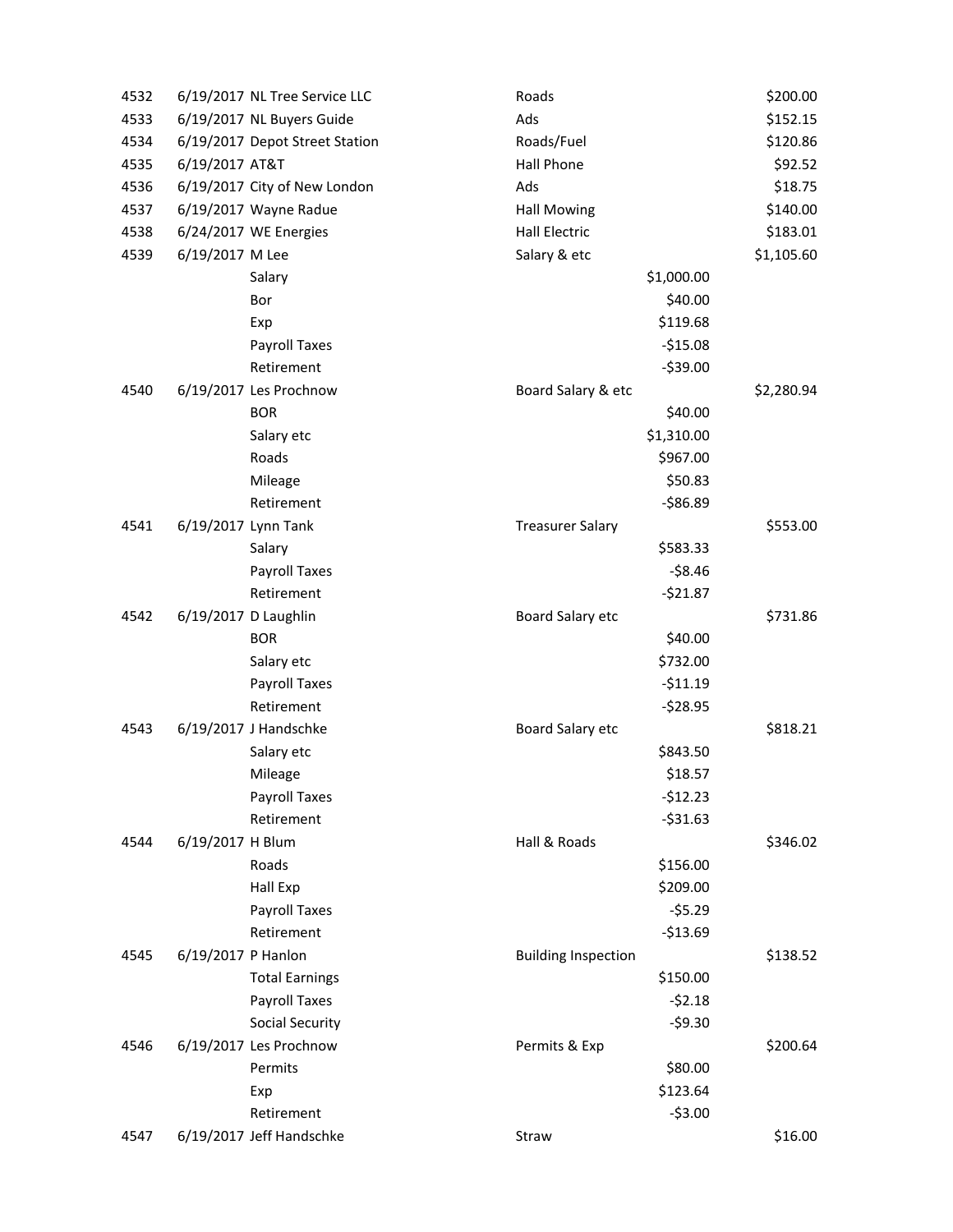| 4548 | 7/17/2017 Casey Exe |                                      | Roads                      | \$2,436.23 |
|------|---------------------|--------------------------------------|----------------------------|------------|
| 4549 |                     | 7/17/2017 Manawa Fire Dept           | <b>Fire Protection</b>     | \$1,910.71 |
| 4550 |                     | 7/17/2017 Manawa Rural Ambulance     | Ambulance                  | \$1,855.41 |
| 4551 | 7/17/2017 WRCB      |                                      | Hall Loan                  | \$1,645.03 |
| 4552 |                     | 7/17/2017 Nationwide                 | Retirement                 | \$703.76   |
| 4553 |                     | 7/17/2017 US Treasury                | Social Security & Medicare | \$513.47   |
| 4554 |                     | 7/17/2017 Print Shop                 | <b>Newsletters</b>         | \$414.30   |
| 4555 |                     | 7/17/2017 Stearns Sound and Security | Hall                       | \$247.50   |
| 4556 |                     | 7/17/2017 Depot Street Station       | Roads                      | \$111.31   |
| 4557 | 7/17/2017 AT&T      |                                      | Hall                       | \$97.20    |
| 4558 |                     | 7/17/2017 Driftwood Septic           | Hall                       | \$65.00    |
| 4559 |                     | 7/17/2017 CHS Larsen Coop            | Roads                      | \$29.93    |
| 4560 | 7/17/2017 Krake IT  |                                      | Website                    | \$28.50    |
| 4561 |                     | 7/17/2017 NL Buyers Guide            | Ads                        | \$13.19    |
| 4562 |                     | 7/31/2017 WE Energies                | Hall                       | \$107.70   |
| 4563 |                     | 7/17/2017 Wolf River Propane         | Hall                       | \$812.29   |
| 4564 |                     | 7/17/2017 Waupaca County Clerk       | Dog Tags                   | \$698.50   |
| 4565 | 7/17/2017 M Lee     |                                      | Clerk Salary               | \$981.18   |
|      |                     | Salary                               | \$1,000.00                 |            |
|      |                     | P.C.                                 | \$35.00                    |            |
|      |                     | Payroll Taxes                        | $-$15.01$                  |            |
|      |                     | Retirement                           | $-538.81$                  |            |
| 4566 |                     | 7/17/2017 C Chapman                  | Roads                      | \$622.87   |
|      |                     | <b>Total Earnings</b>                | \$656.50                   |            |
|      |                     | Mileage                              | \$16.59                    |            |
|      |                     | Payroll Taxes                        | $-59.52$                   |            |
|      |                     | <b>Social Security</b>               | $-$40.70$                  |            |
| 4567 | 7/17/2017 Lynn Tank |                                      | <b>Treasurer Salary</b>    | \$553.00   |
|      |                     | Salary                               | \$583.33                   |            |
|      |                     | Payroll Taxes                        | $-58.46$                   |            |
|      |                     | Retirement                           | $-521.87$                  |            |
| 4568 |                     | 7/17/2017 N Chapman                  | <b>Animal Cont</b>         | \$215.51   |
|      |                     | <b>Total Earnings</b>                | \$165.00                   |            |
|      |                     | Mileage                              | \$63.13                    |            |
|      |                     | Payroll Taxes                        | $-52.39$                   |            |
|      |                     | <b>Social Security</b>               | $-$10.23$                  |            |
| 4569 |                     | 7/17/2017 Pat Gorman                 | Roads                      | \$96.04    |
|      |                     | <b>Total Earnings</b>                | \$104.00                   |            |
|      |                     | Payroll Taxes                        | $-51.51$                   |            |
|      |                     | <b>Social Security</b>               | $-56.45$                   |            |
| 4570 |                     | 7/17/2017 Michael A Lee              | <b>Hall Mowing</b>         | \$55.87    |
|      |                     | <b>Total Earnings</b>                | \$60.50                    |            |
|      |                     | Payroll Taxes                        | $-50.88$                   |            |
|      |                     | <b>Social Security</b>               | $-53.75$                   |            |
| 4571 |                     | 7/17/2017 Robert Most                | P.C.                       | \$32.32    |
|      |                     | <b>Total Earnings</b>                | \$35.00                    |            |
|      |                     | <b>Payroll Taxes</b>                 | $-50.51$                   |            |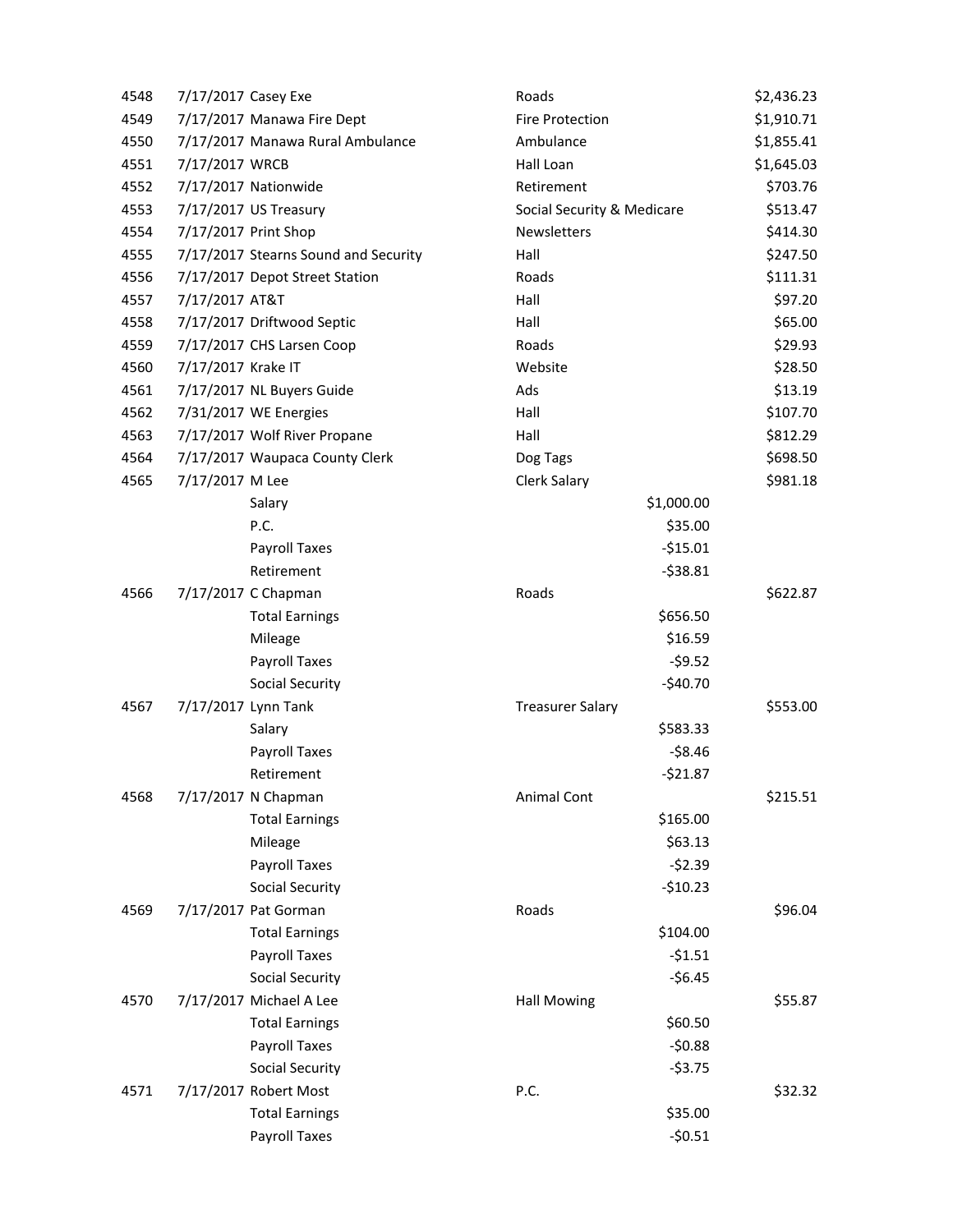|      |                    | <b>Social Security</b>           |                            | $-52.17$   |             |
|------|--------------------|----------------------------------|----------------------------|------------|-------------|
| 4572 |                    | 7/17/2017 Charles Coenen         | P.C.                       |            | \$32.32     |
|      |                    | <b>Total Earnings</b>            |                            | \$35.00    |             |
|      |                    | Payroll Taxes                    |                            | $-50.51$   |             |
|      |                    | <b>Social Security</b>           |                            | $-52.17$   |             |
| 4573 |                    | 7/17/2017 Les Prochnow           | Permits                    |            | \$12.03     |
|      |                    | <b>Total Earnings</b>            |                            | \$12.50    |             |
|      |                    | Retirement                       |                            | $-50.47$   |             |
| 4574 |                    | 7/17/2017 Manawa Area Recycling  | Recycling                  |            | \$835.50    |
| 4575 |                    | 7/18/2017 All States Ag Parts    | Roads                      |            | \$188.00    |
| 4576 |                    | 8/21/2017 Fahrner Asphalt        | Roads                      |            | \$50,357.00 |
| 4577 |                    | 8/21/2017 Gold Cross             | Ambulance                  |            | \$4,394.25  |
| 4578 | 8/21/2017 WRCB     |                                  | Loan Payment               |            | \$1,645.03  |
| 4579 |                    | 8/21/2017 Service Motor Company  | Roads                      |            | \$751.42    |
| 4580 |                    | 8/21/2017 Rent-a-Flash           | Roads                      |            | \$442.40    |
| 4581 |                    | 8/21/2017 Robert Most            | Roads                      |            | \$212.50    |
| 4582 | 8/21/2017 AT&T     |                                  | Hall                       |            | \$144.21    |
| 4583 |                    | 8/21/2017 Depot Street Station   | Roads                      |            | \$66.82     |
| 4584 |                    | 8/21/2017 Rural Mutual           | <b>Dues</b>                |            | \$55.00     |
| 4585 |                    | 8/21/2017 Jackie Beyer           | Assn Dues                  |            | \$10.00     |
| 4587 |                    | 8/31/2017 WE Energies            | Hall                       |            | \$97.48     |
| 4588 | 8/21/2017 M Lee    |                                  | Clerk Salary               |            | \$948.00    |
|      |                    | Salary                           |                            | \$1,000.00 |             |
|      |                    | Payroll Taxes                    |                            | $-514.50$  |             |
|      |                    | Retirement                       |                            | $-537.50$  |             |
| 4589 |                    | 8/21/2017 Lynn Tank              | <b>Treasurer Salary</b>    |            | \$553.00    |
|      |                    | Salary                           |                            | \$583.33   |             |
|      |                    | Payroll Taxes                    |                            | $-58.46$   |             |
|      |                    | Retirement                       |                            | $-521.87$  |             |
| 4590 | 8/21/2017 P Hanlon |                                  | <b>Building Inspection</b> |            | \$437.74    |
|      |                    | <b>Total Earnings</b>            |                            | \$474.00   |             |
|      |                    | Payroll Taxes                    |                            | $-56.87$   |             |
|      |                    | <b>Social Security</b>           |                            | $-529.39$  |             |
| 4591 |                    | 8/21/2017 Les Prochnow           | Permits                    |            | \$113.09    |
|      |                    | <b>Total Earnings</b>            |                            | \$117.50   |             |
|      |                    | Retirement                       |                            | $-54.41$   |             |
| 4592 |                    | 8/21/2017 Waupaca County Highway | Roads                      |            | \$1,381.59  |
| 4593 | 8/21/2017 MTAW     |                                  | <b>Treas Conf</b>          |            | \$175.00    |
| 4594 |                    | 9/18/2017 Preuss Appraisal       | Assessor                   |            | \$3,000.00  |
| 4595 | 9/18/2017 WRCB     |                                  | Loan                       |            | \$1,645.03  |
| 4596 | 9/18/2017 MCC      |                                  | Roads                      |            | \$415.20    |
| 4597 |                    | 9/18/2017 Rent-a-Flash           | Roads                      |            | \$185.32    |
| 4598 |                    | 9/18/2017 Depot Street Station   | Roads                      |            | \$133.01    |
| 4599 | 9/18/2017 AT&T     |                                  | Hall                       |            | \$129.92    |
| 4600 |                    | 9/18/2017 Silton Seifert Carlson | Legal Counsel              |            | \$37.50     |
| 4601 |                    | 9/18/2017 D Laughlin             | Cemetery                   |            | \$25.00     |
| 4602 |                    | 9/18/2017 Pat Gorman             | Cemetery                   |            | \$25.00     |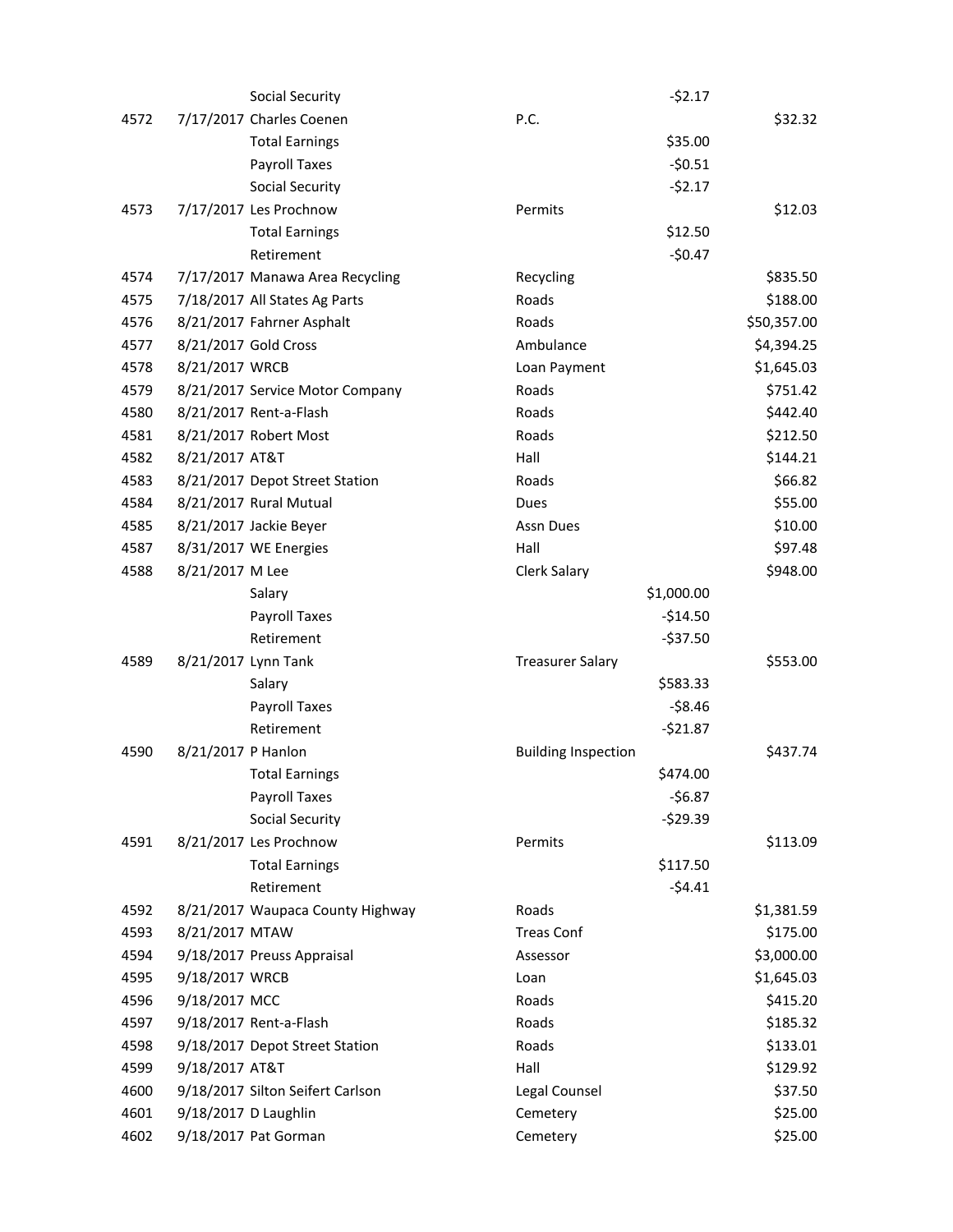| 4603 |                      | 9/23/2017 WE Energies              | Hall                       |            | \$101.76   |
|------|----------------------|------------------------------------|----------------------------|------------|------------|
| 4604 |                      | 9/18/2017 Les Prochnow             | Salary                     |            | \$1,997.87 |
|      |                      | Salary                             |                            | \$1,260.00 |            |
|      |                      | Roads                              |                            | \$737.50   |            |
|      |                      | Mileage                            |                            | \$72.76    |            |
|      |                      | Exp                                |                            | \$2.52     |            |
|      |                      | Retirement                         |                            | $-574.91$  |            |
| 4605 | 9/18/2017 M Lee      |                                    | Salary                     |            | \$948.00   |
|      |                      | Salary                             |                            | \$1,000.00 |            |
|      |                      | <b>Payroll Taxes</b>               |                            | $-514.50$  |            |
|      |                      | Retirement                         |                            | $-537.50$  |            |
| 4606 | 9/18/2017 Lynn Tank  |                                    | <b>Treasurer Salary</b>    |            | \$553.00   |
|      |                      | Salary                             |                            | \$583.33   |            |
|      |                      | Payroll Taxes                      |                            | $-58.46$   |            |
|      |                      | Retirement                         |                            | $-521.87$  |            |
| 4607 |                      | 9/18/2017 J Handschke              | Salary                     |            | \$573.54   |
|      |                      | Salary                             |                            | \$605.00   |            |
|      |                      | Payroll Taxes                      |                            | $-58.77$   |            |
|      |                      | Retirement                         |                            | $-522.69$  |            |
| 4608 | 9/18/2017 D Laughlin |                                    | Salary                     |            | \$606.72   |
|      |                      | Salary                             |                            | \$640.00   |            |
|      |                      | Payroll Taxes                      |                            | $-59.28$   |            |
|      |                      | Retirement                         |                            | $-524.00$  |            |
| 4609 |                      | 9/18/2017 Nan Chapman              | Animal                     |            | \$113.36   |
|      |                      | <b>Total Earnings</b>              |                            | \$88.00    |            |
|      |                      | Mileage                            |                            | \$32.10    |            |
|      |                      | Payroll Taxes                      |                            | $-51.28$   |            |
|      |                      | <b>Social Security</b>             |                            | $-55.46$   |            |
| 4610 |                      | 9/18/2017 Hwy Truck Parts          | Roads                      |            | \$217.70   |
| 4611 |                      | 9/18/2017 NL Area First Responders | Donation                   |            | \$500.00   |
| 4612 |                      | 9/23/2017 Mark Johnson             | Roads                      |            | \$184.00   |
| 4613 |                      | 10/16/2017 Rural Mutual            | Insurance                  |            | \$6,364.00 |
| 4615 |                      | 10/16/2017 Manawa Rural Ambulance  | Ambulance                  |            | \$1,855.41 |
| 4616 | 10/16/2017 WRCB      |                                    | Loan                       |            | \$1,645.03 |
| 4617 |                      | 10/16/2017 Nationwide              | 3rd Quarter                |            | \$611.80   |
| 4618 |                      | 10/16/2017 Townhall Software       | Clerk Exp                  |            | \$480.00   |
| 4619 |                      | 10/16/2017 US Treasury             | 3rd Quarter                |            | \$422.46   |
| 4620 |                      | 10/16/2017 Depot Street Station    | Roads                      |            | \$209.83   |
| 4621 |                      | 10/16/2017 Les Prochnow            | Road Expenses              |            | \$135.63   |
| 4622 |                      | 10/16/2017 PC & Cell Solutions     | <b>Clerk Expenses</b>      |            | \$109.98   |
| 4623 | 10/16/2017 AT&T      |                                    | Hall                       |            | \$90.85    |
| 4624 |                      | 10/16/2017 Van's Fire & Safety     | Hall                       |            | \$44.25    |
| 4625 |                      | 10/16/2017 Rent-a-Flash            | Roads                      |            | \$43.16    |
| 4626 |                      | 10/16/2017 Manawa Fire Dept        | 2% Dues                    |            | \$696.36   |
| 4627 |                      | 10/23/2017 WE Energies             | Hall                       |            | \$107.70   |
| 4628 |                      | 10/16/2017 Paul Hanlon             | <b>Building Inspection</b> |            | \$1,922.69 |
|      |                      | <b>Total Earnings</b>              |                            | \$2,081.96 |            |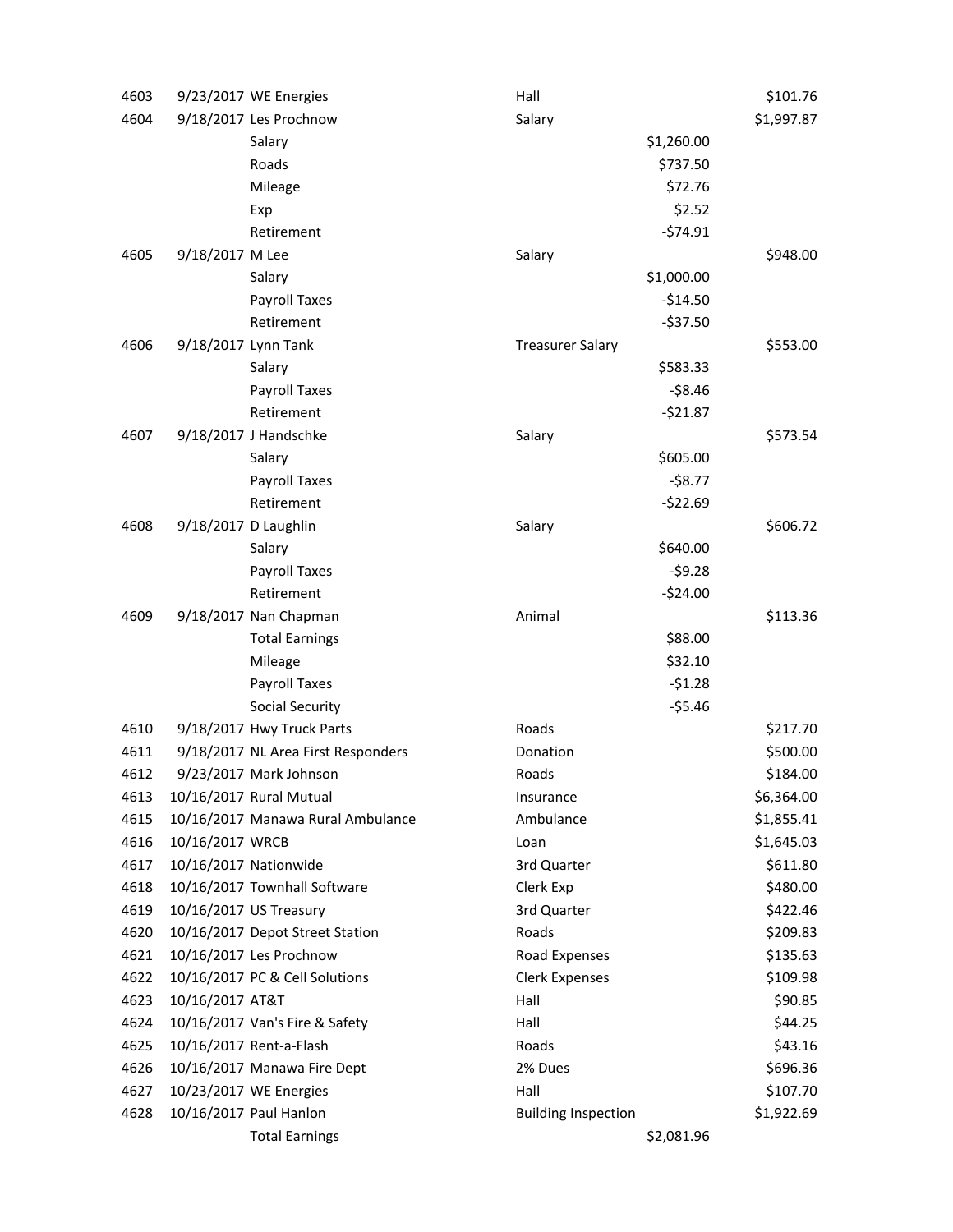|      |                       | <b>Social Security</b>      |                         | $-5129.08$ |              |
|------|-----------------------|-----------------------------|-------------------------|------------|--------------|
|      |                       | <b>Payroll Taxes</b>        |                         | $-530.19$  |              |
| 4629 |                       | 10/16/2017 Pat Gorman       | Roads                   |            | \$1,014.46   |
|      |                       | <b>Total Earnings</b>       |                         | \$1,098.50 |              |
|      |                       | <b>Social Security</b>      |                         | $-568.11$  |              |
|      |                       | <b>Payroll Taxes</b>        |                         | $-$15.93$  |              |
| 4630 | 10/16/2017 M Lee      |                             | Clerk                   |            | \$981.18     |
|      |                       | Salary                      |                         | \$1,000.00 |              |
|      |                       | Plan Comm                   |                         | \$35.00    |              |
|      |                       | <b>Payroll Taxes</b>        |                         | $-515.01$  |              |
|      |                       | Retirement                  |                         | $-538.81$  |              |
| 4631 | 10/16/2017 Lynn Tank  |                             | <b>Treasurer Salary</b> |            | \$965.75     |
|      |                       | Salary                      |                         | \$583.33   |              |
|      |                       | Training                    |                         | \$180.00   |              |
|      |                       | Exp                         |                         | \$164.00   |              |
|      |                       | Mileage                     |                         | \$78.11    |              |
|      |                       | Payroll Taxes               |                         | $-511.07$  |              |
|      |                       | Retirement                  |                         | $-528.62$  |              |
| 4632 |                       | 10/16/2017 C Chapman        | Roads                   |            | \$390.17     |
|      |                       | <b>Total Earnings</b>       |                         | \$422.50   |              |
|      |                       | <b>Social Security</b>      |                         | $-526.20$  |              |
|      |                       | Payroll Taxes               |                         | $-56.13$   |              |
| 4633 |                       | 10/16/2017 Michael A Lee    | Hall                    |            | \$132.06     |
|      |                       | <b>Total Earnings</b>       |                         | \$143.00   |              |
|      |                       | <b>Social Security</b>      |                         | $-58.87$   |              |
|      |                       | Payroll Taxes               |                         | $-52.07$   |              |
| 4634 |                       | 10/16/2017 Les Prochnow     | Permits                 |            | \$12.03      |
|      |                       | <b>Total Earnings</b>       |                         | \$12.50    |              |
|      |                       | Retirement                  |                         | $-50.47$   |              |
| 4635 |                       | 10/16/2017 Manawa Fire Dept | Fire                    |            | \$1,214.35   |
| 4636 | 10/16/2017 Print Shop |                             | <b>Newsletters</b>      |            | \$232.71     |
| 4637 |                       | 10/16/2017 Robert Dailey    | P.C.                    |            | \$32.32      |
|      |                       | <b>Total Earnings</b>       |                         | \$35.00    |              |
|      |                       | <b>Social Security</b>      |                         | $-52.17$   |              |
|      |                       | Payroll Taxes               |                         | $-50.51$   |              |
| 4638 |                       | 10/16/2017 Robert Most      | P.C.                    |            | \$32.32      |
|      |                       | <b>Total Earnings</b>       |                         | \$35.00    |              |
|      |                       | <b>Social Security</b>      |                         | $-52.17$   |              |
|      |                       | Payroll Taxes               |                         | $-50.51$   |              |
| 4639 | 10/16/2017 Alan Tank  |                             | P.C.                    |            | \$32.32      |
|      |                       | <b>Total Earnings</b>       |                         | \$35.00    |              |
|      |                       | <b>Social Security</b>      |                         | $-52.17$   |              |
|      |                       | Payroll Taxes               |                         | $-50.51$   |              |
| 4640 | 10/23/2017 USPS       |                             | Stamps                  |            | \$98.00      |
| 4641 | 11/20/2017 MCC        |                             | Roads                   |            | \$207,710.30 |
| 4642 | 11/20/2017 Gold Cross |                             | Ambulance               |            | \$4,394.25   |
| 4643 | 11/20/2017 Casey Exc  |                             | Roads                   |            | \$2,229.00   |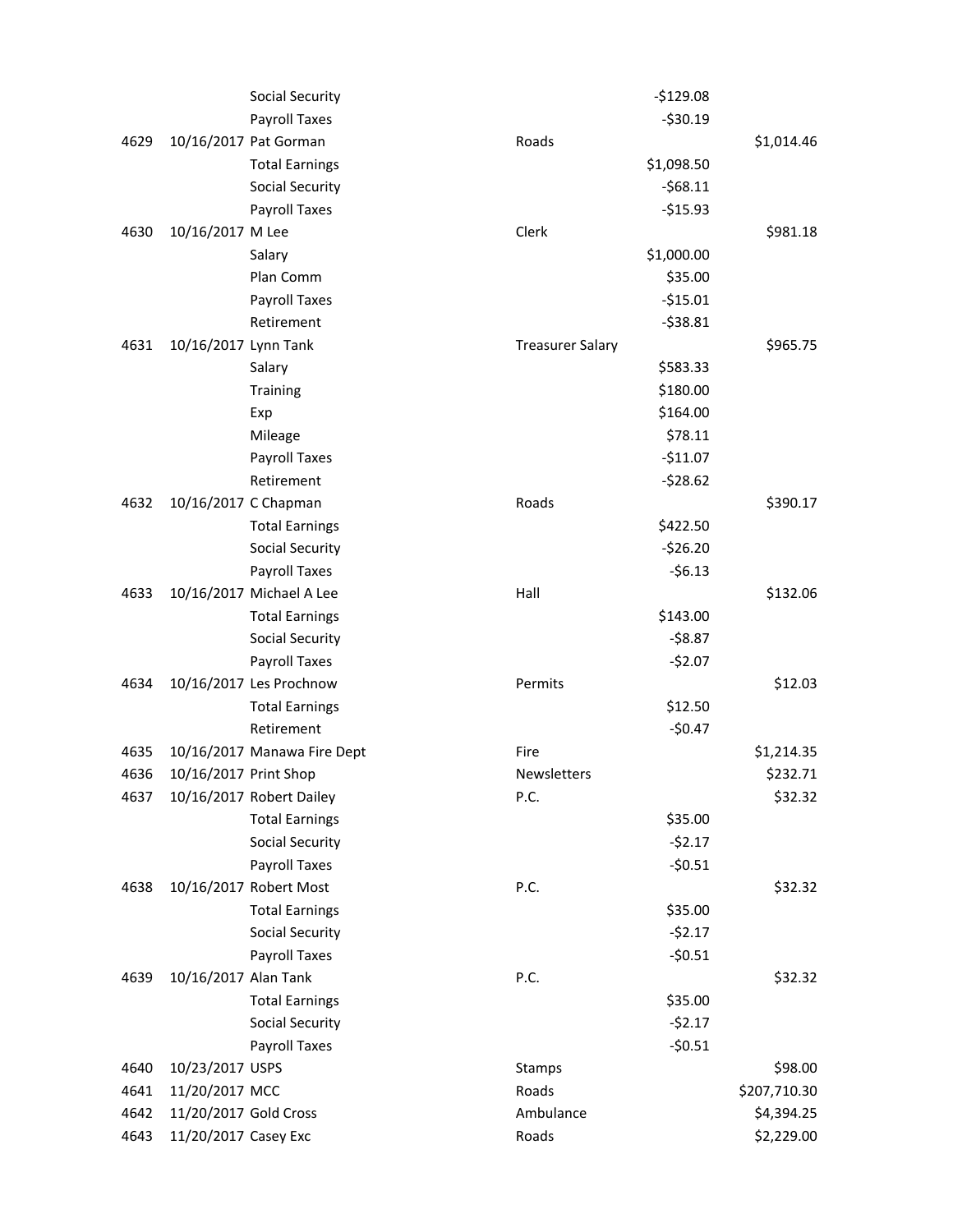| 4644 | 11/20/2017 WRCB      |                                     | Hall Loan                |             | \$1,645.03 |
|------|----------------------|-------------------------------------|--------------------------|-------------|------------|
| 4645 |                      | 11/20/2017 Waupaca County Highway   | Roads                    |             | \$700.02   |
| 4646 |                      | 11/20/2017 PC & Cell Solutions      | Clerk Exp                |             | \$610.00   |
| 4647 |                      | 11/20/2017 WE Energies              | Hall                     |             | \$155.03   |
| 4648 | 11/20/2017 AT&T      |                                     | Hall                     |             | \$91.21    |
| 4649 |                      | 11/20/2017 Depot Street Station     | Roads                    |             | \$48.36    |
| 4650 |                      | 11/20/2017 Hwy Truck Parts          | Roads                    |             | \$36.00    |
| 4651 | 11/20/2017 WI DOR    |                                     | <b>Manuf Prop Assess</b> |             | \$2.48     |
| 4652 | 11/20/2017 M Lee     |                                     | Clerk                    |             | \$948.00   |
|      |                      | Salary                              |                          | \$1,000.00  |            |
|      |                      | Payroll Taxes                       |                          | $-514.50$   |            |
|      |                      | Retirement                          |                          | $-537.50$   |            |
| 4653 | 11/20/2017 Lynn Tank |                                     | <b>Treasurer Salary</b>  |             | \$632.44   |
|      |                      | Salary                              |                          | \$583.33    |            |
|      |                      | Exp                                 |                          | \$79.44     |            |
|      |                      | Payroll Taxes                       |                          | $-58.46$    |            |
|      |                      | Retirement                          |                          | $-521.87$   |            |
| 4654 |                      | 11/20/2017 William Clegg            | Roads                    |             | \$54.02    |
|      |                      | <b>Total Earnings</b>               |                          | \$58.50     |            |
|      |                      | <b>Social Security</b>              |                          | $-53.63$    |            |
|      |                      | Payroll Taxes                       |                          | $-50.85$    |            |
| 4655 |                      | 11/20/2017 Les Prochnow             | Permits                  |             | \$36.09    |
|      |                      | <b>Total Earnings</b>               |                          | \$37.50     |            |
|      |                      | Retirement                          |                          | $-51.41$    |            |
| 4656 | 11/20/2017 Casey Exc |                                     | Roads                    |             | \$22.00    |
| 4657 |                      | 11/20/2017 Les Prochnow             | Hall Exp                 |             | \$18.95    |
| 4658 |                      | 12/18/2017 Preuss Appraisal         | Assessor                 |             | \$3,000.00 |
| 4659 | 12/18/2017 MCC       |                                     | Roads                    |             | \$2,555.08 |
| 4660 | 12/18/2017 NLSD      |                                     | <b>Mobile Home Taxes</b> |             | \$9,901.69 |
| 4661 | 12/18/2017 WRCB      |                                     | Hall Payment             |             | \$1,645.03 |
| 4662 |                      | 12/18/2017 Waupaca County Treasurer | <b>Tax Bill Mailing</b>  |             | \$804.76   |
| 4663 |                      | 12/18/2017 St Patrick Cemetery      | Donation                 |             | \$600.00   |
| 4664 |                      | 12/18/2017 Comman Central           | Election                 |             | \$570.00   |
| 4665 |                      | 12/18/2017 Ruckedashel Cemetery     | Donation                 |             | \$540.00   |
| 4666 |                      | 12/18/2017 Emanuel Cemetery         | Donation                 |             | \$535.00   |
| 4667 |                      | 12/18/2017 Demming Noel             | <b>Tax Call Bond</b>     |             | \$320.00   |
| 4668 |                      | 12/18/2017 R & L Electric           | Roads                    |             | \$125.00   |
| 4669 | 12/18/2017 AT&T      |                                     | Hall Phone               |             | \$96.18    |
| 4670 |                      | 12/18/2017 Depot Street Station     | Roads Fuel               |             | \$70.20    |
| 4671 |                      | 12/18/2017 Les Prochnow             | Road Expenses            |             | \$39.67    |
| 4672 |                      | 12/18/2017 NL Buyers Guide          | Ads                      |             | \$26.38    |
| 4673 |                      | 12/31/2017 WE Energies              | <b>Hall Electric</b>     |             | \$158.27   |
| 4674 | 12/18/2017 M Lee     |                                     | Clerk Salary & Exp       |             | \$1,046.70 |
|      |                      | Salary                              |                          | \$1,000.00  |            |
|      |                      | Exp                                 |                          | \$98.70     |            |
|      |                      | Payroll Taxes                       |                          | $-$14.50$   |            |
|      |                      | Retirement                          |                          | $-$ \$37.50 |            |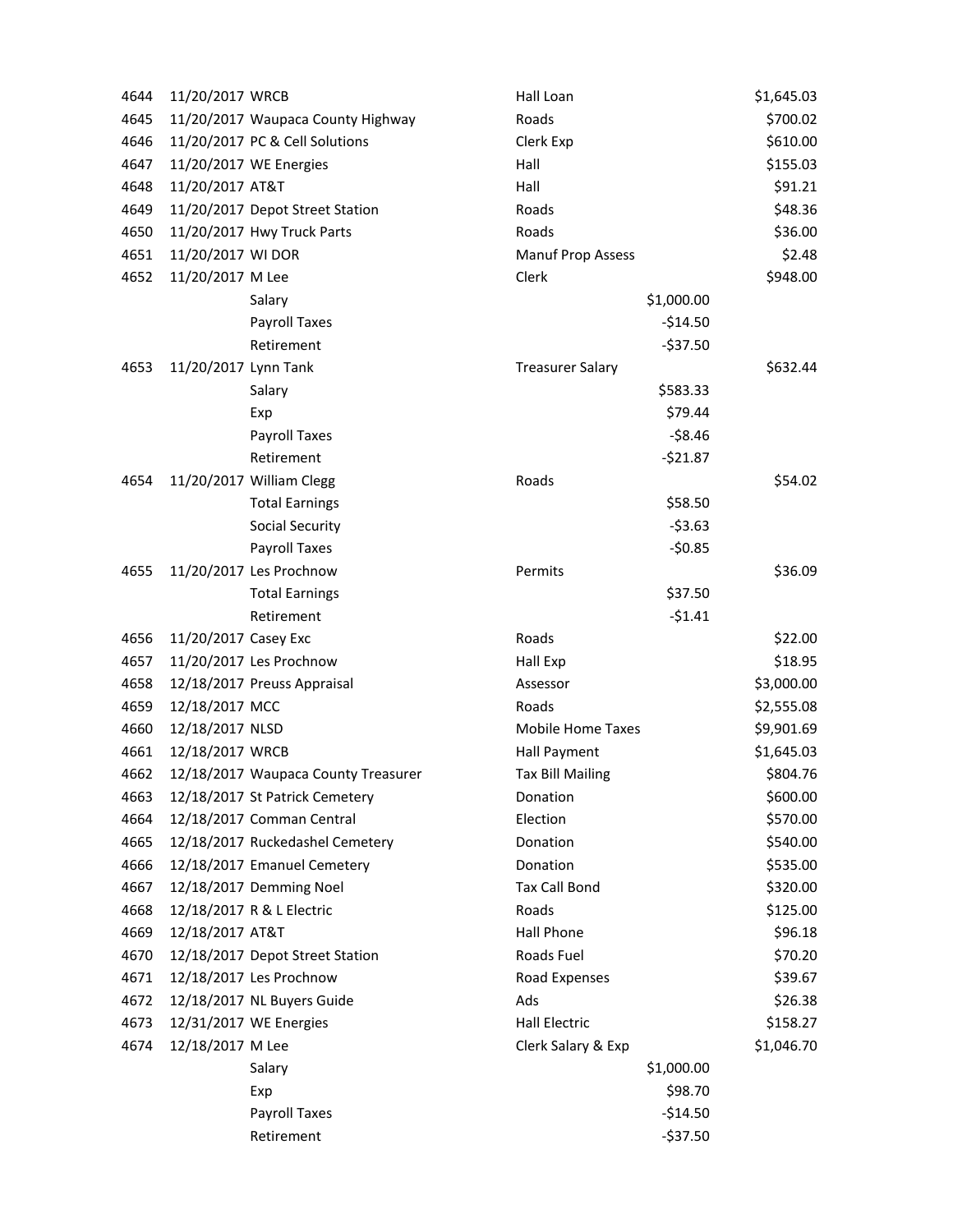| 4676 | 12/18/2017 Lynn Tank  |                             | Treasurer Salary & Exp | \$797.98       |
|------|-----------------------|-----------------------------|------------------------|----------------|
|      |                       | Salary                      | \$583.33               |                |
|      |                       | Exp                         | \$244.98               |                |
|      |                       | <b>Payroll Taxes</b>        | $-58.46$               |                |
|      |                       | Retirement                  | $-521.87$              |                |
| 4677 |                       | 12/18/2017 J Handschke      | Salary                 | \$606.72       |
|      |                       | Salary & Perdiems           | \$640.00               |                |
|      |                       | Payroll Taxes               | $-59.28$               |                |
|      |                       | Retirement                  | $-524.00$              |                |
| 4678 | 12/18/2017 D Laughlin |                             |                        | \$721.24       |
|      |                       | Salary ec                   | \$745.00               |                |
|      |                       | Mileage                     | \$14.98                |                |
|      |                       | Payroll Taxes               | $-510.80$              |                |
|      |                       | Retirement                  | $-527.94$              |                |
| 4679 | 12/18/2017 H Blum     |                             | Hall/Roads             | \$169.69       |
|      |                       | Roads                       | \$19.50                |                |
|      |                       | Hall Exp                    | \$159.50               |                |
|      |                       | Payroll Taxes               | $-52.60$               |                |
|      |                       | Retirement                  | $-56.71$               |                |
| 4680 |                       | 12/18/2017 Les Prochnow     | Permits                | \$86.63        |
|      |                       | <b>Total Earnings</b>       | \$90.00                |                |
|      |                       | Retirement                  | $-53.37$               |                |
| 4681 |                       | 12/18/2017 Les Prochnow     | Salary                 | \$2,446.58     |
|      |                       | Salary & Perdiems           | \$1,490.00             |                |
|      |                       | Roads                       | \$918.50               |                |
|      |                       | Exp                         | \$128.40               |                |
|      |                       | Retirement                  | $-590.32$              |                |
| 4682 | 12/18/2017 C Chapman  |                             | Roads                  | \$740.19       |
|      |                       | <b>Total Earnings</b>       | \$801.50               |                |
|      |                       | <b>Social Security</b>      | $-561.31$              |                |
| 4675 |                       | 12/18/2017 Les Prochnow     | <b>VOID</b>            |                |
| 4614 |                       | 10/16/2017 Manawa Fire Dept | VOID                   |                |
| 4586 |                       | 8/21/2017 Les Prochnow      | VOID                   |                |
| 4505 |                       | 4/17/2017 The Lily Pad      | VOID                   |                |
|      |                       |                             |                        | \$1,942,538.77 |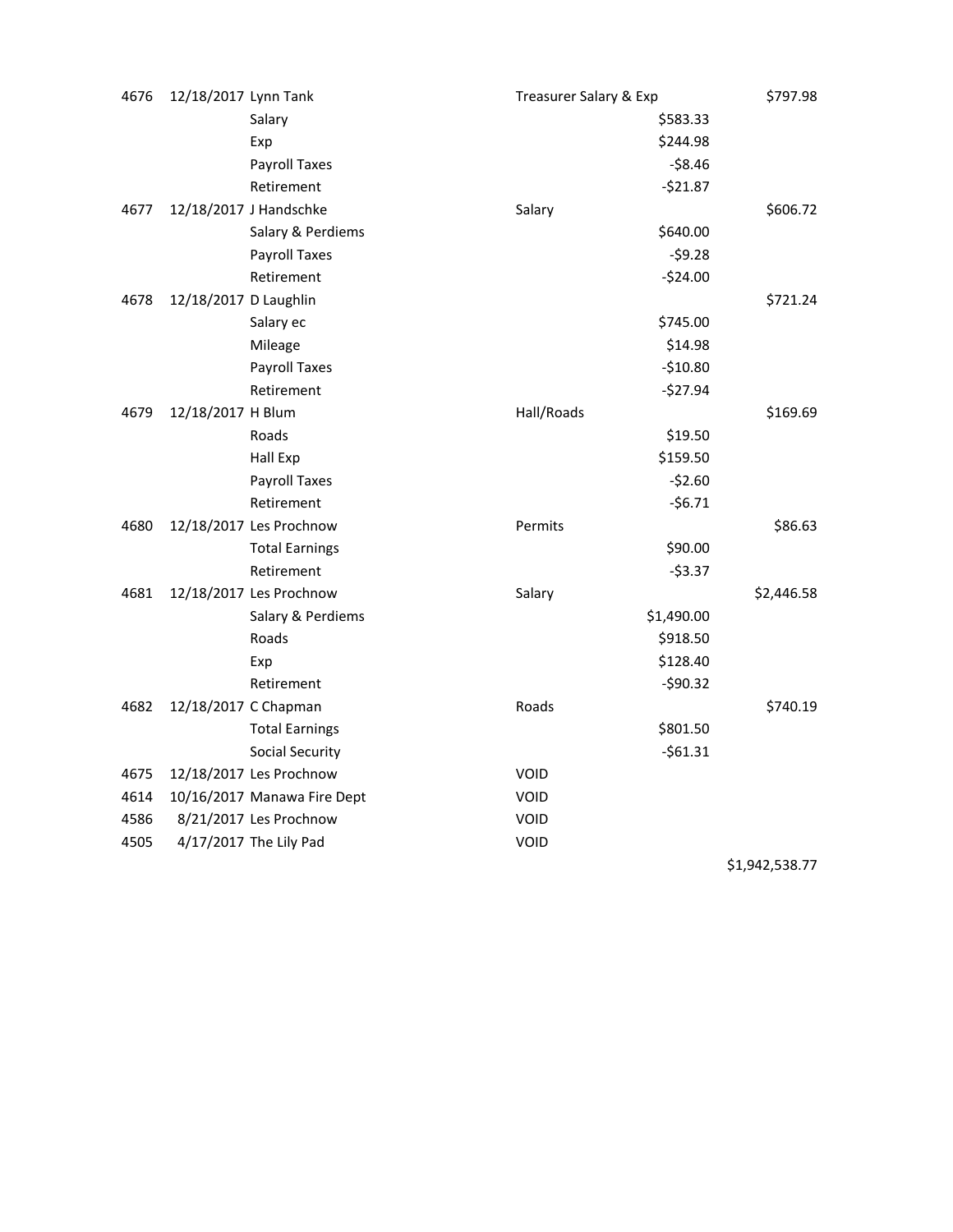## TOWN OF LEBANON ACCOUNT TRANSACTIONS WOLF RIVER BANK MONEY MARKET AND CHECKING 1/1/2017 - 12/31/2017

## RECEIPTS

| Receipt | Date      | Payer                          | Account                  |             | Amount      | Transfer     |
|---------|-----------|--------------------------------|--------------------------|-------------|-------------|--------------|
| 720983  | 1/3/2017  | <b>DOT</b>                     | <b>Trans Aids</b>        |             | \$25,482.64 |              |
| 720984  | 1/11/2017 | <b>Multiple Payers</b>         | Real Estate Taxes        |             | \$33,338.95 |              |
|         |           | <b>Real Estate Taxes</b>       |                          | \$33,295.78 |             |              |
|         |           | Dog Licenses                   |                          | \$12.00     |             |              |
|         |           | <b>Personal Property Taxes</b> |                          | \$31.17     |             |              |
| 720985  | 1/11/2017 | <b>Multiple Payers</b>         | <b>Real Estate Taxes</b> |             | \$24,762.35 |              |
|         |           | <b>Real Estate Taxes</b>       |                          | \$24,756.35 |             |              |
|         |           | Dog Licenses                   |                          | \$6.00      |             |              |
| 720986  | 1/11/2017 | <b>Multiple Payers</b>         | Real Estate Taxes        |             | \$22,120.69 |              |
|         |           | <b>Real Estate Taxes</b>       |                          | \$22,117.69 |             |              |
|         |           | Dog Licenses                   |                          | \$3.00      |             |              |
| 720987  | 1/16/2017 | Money Market Account           | January Settlement       |             |             | \$845,000.00 |
| 720988  | 1/15/2017 | Kurt Bertram Construction      | <b>Building Permit</b>   |             | \$825.40    |              |
| 720989  | 1/15/2017 | <b>DuBois Investments</b>      | Parking                  |             | \$1,489.63  |              |
| 720990  | 1/15/2017 | <b>Brooke VonRuder</b>         | <b>Hall Rental</b>       |             | \$75.00     |              |
| 720991  | 1/15/2017 | <b>Multiple Payers</b>         | Real Estate Taxes        |             | \$33,060.01 |              |
|         |           | <b>Real Estate Taxes</b>       |                          | \$33,054.01 |             |              |
|         |           | Dog Licenses                   |                          | \$6.00      |             |              |
| 720992  | 1/23/2017 | Kyle Howard                    | <b>Hall Rental</b>       |             | \$75.00     |              |
| 720993  | 1/23/2017 | <b>Multiple Payers</b>         | Real Estate Taxes        |             | \$33,093.96 |              |
|         |           | <b>Real Estate Taxes</b>       |                          | \$32,736.73 |             |              |
|         |           | <b>Personal Property Taxes</b> |                          | \$354.23    |             |              |
|         |           | Dog Licenses                   |                          | \$3.00      |             |              |
| 720994  | 1/23/2017 | <b>Multiple Payers</b>         | Real Estate Taxes        |             | \$27,023.01 |              |
|         |           | <b>Real Estate Taxes</b>       |                          | \$26,799.59 |             |              |
|         |           | <b>Personal Property Taxes</b> |                          | \$220.42    |             |              |
|         |           | Dog Licenses                   |                          | \$3.00      |             |              |
| 720995  | 1/23/2017 | <b>Multiple Payers</b>         | Real Estate Taxes        |             | \$40,878.36 |              |
|         |           | <b>Real Estate Taxes</b>       |                          | \$40,827.50 |             |              |
|         |           | <b>Personal Property Taxes</b> |                          | \$50.86     |             |              |
| 720996  | 1/23/2017 | <b>Multiple Payers</b>         | Real Estate Taxes        |             | \$3,704.10  |              |
| 720997  | 1/27/2017 | Manawa Telephone Company       | Franchise Fees           |             | \$112.60    |              |
| 720998  | 1/26/2017 | <b>Multiple Payers</b>         | <b>Real Estate Taxes</b> |             | \$49,986.28 |              |
|         |           | <b>Real Estate Taxes</b>       |                          | \$49,980.28 |             |              |
|         |           | Dog Licenses                   |                          | \$6.00      |             |              |
| 720999  | 1/26/2017 | <b>Multiple Payers</b>         | Real Estate Taxes        |             | \$27,942.60 |              |
|         |           | <b>Real Estate Taxes</b>       |                          | \$27,907.60 |             |              |
|         |           | Dog Licenses                   |                          | \$35.00     |             |              |
| 721000  | 1/26/2017 | <b>Multiple Payers</b>         | Real Estate Taxes        |             | \$32,779.29 |              |
|         |           | Real Estate Taxes              |                          | \$32,776.29 |             |              |
|         |           | Dog Licenses                   |                          | \$3.00      |             |              |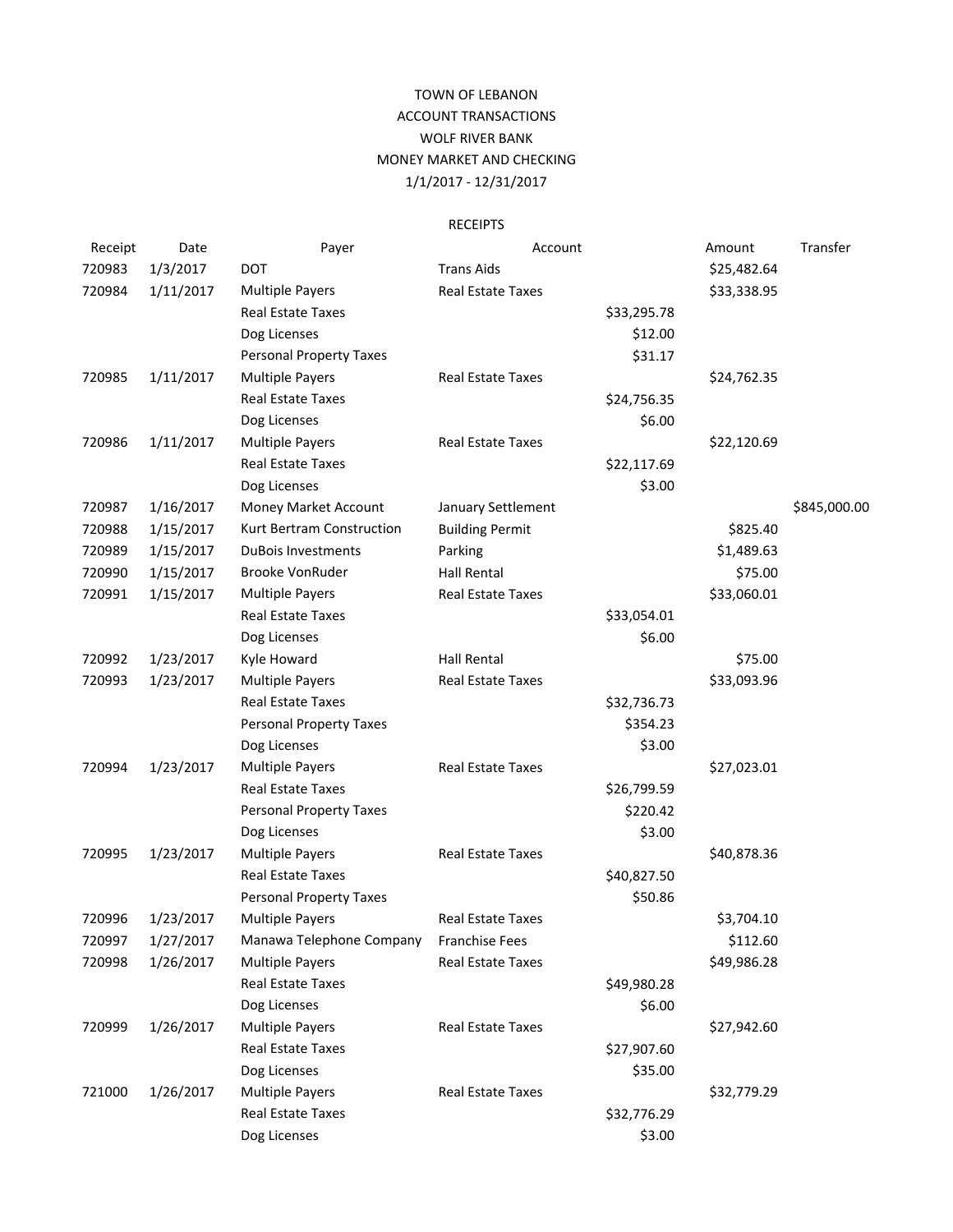| 364701 | 1/26/2017 | <b>Multiple Payers</b>         | <b>Real Estate Taxes</b>            | \$25,339.83 |             |
|--------|-----------|--------------------------------|-------------------------------------|-------------|-------------|
|        |           | Real Estate Taxes              | \$25,186.27                         |             |             |
|        |           | Dog Licenses                   | \$79.00                             |             |             |
|        |           | <b>Personal Property Taxes</b> | \$74.56                             |             |             |
| 364702 | 1/27/2017 | <b>Multiple Payers</b>         | <b>Real Estate Taxes</b>            | \$23,964.24 |             |
|        |           | Real Estate Taxes              | \$23,955.24                         |             |             |
|        |           | Dog Licenses                   | \$9.00                              |             |             |
| 364703 | 1/27/2017 | <b>Multiple Payers</b>         | Real Estate Taxes                   | \$29,822.17 |             |
|        |           | Real Estate Taxes              | \$29,819.17                         |             |             |
|        |           | Dog Licenses                   | \$3.00                              |             |             |
| 364704 | 1/27/2017 | <b>Multiple Payers</b>         | Real Estate Taxes                   | \$10,633.68 |             |
|        |           | Real Estate Taxes              | \$10,569.68                         |             |             |
|        |           | Dog Licenses                   | \$64.00                             |             |             |
| 364705 | 1/23/2017 | Money Market Account           | Payment of Town Bills               |             | \$60,000.00 |
| 364706 | 1/28/2017 | <b>Multiple Payers</b>         | Real Estate Taxes                   | \$22,367.67 |             |
|        |           | <b>Real Estate Taxes</b>       | \$22,331.67                         |             |             |
|        |           | Dog Licenses                   | \$36.00                             |             |             |
| 364707 | 1/30/2017 | Christine Young                | <b>Hall Rental</b>                  | \$75.00     |             |
| 364708 | 1/30/2017 | Alerus                         | <b>Class Action ATFT Settlement</b> | \$26.41     |             |
| 364709 | 1/30/2017 | Multiple Payers                | Real Estate Taxes                   | \$44,643.28 |             |
|        |           | <b>Real Estate Taxes</b>       | \$44,637.28                         |             |             |
|        |           | Dog Licenses                   | \$6.00                              |             |             |
| 364710 | 1/30/2017 | <b>Multiple Payers</b>         | Real Estate Taxes                   | \$33,322.45 |             |
|        |           | Real Estate Taxes              | \$30,022.22                         |             |             |
|        |           | <b>Personal Property Taxes</b> | \$3,284.23                          |             |             |
|        |           | Dog Licenses                   | \$16.00                             |             |             |
| 364711 | 1/30/2017 | <b>Multiple Payers</b>         | Real Estate Taxes                   | \$22,053.16 |             |
|        |           | <b>Real Estate Taxes</b>       | \$22,038.16                         |             |             |
|        |           | Dog Licenses                   | \$15.00                             |             |             |
| 364712 | 1/30/2017 | <b>Multiple Payers</b>         | Real Estate Taxes                   | \$25,695.16 |             |
|        |           | Real Estate Taxes              | \$25,030.83                         |             |             |
|        |           | <b>Personal Property Taxes</b> | \$664.33                            |             |             |
| 364713 | 1/30/2017 | <b>Multiple Payers</b>         | Real Estate Taxes                   | \$7,500.91  |             |
|        |           | Real Estate Taxes              | \$7,252.60                          |             |             |
|        |           | <b>Personal Property Taxes</b> | \$231.31                            |             |             |
|        |           | Dog Licenses                   | \$17.00                             |             |             |
| 364714 | 1/31/2017 | <b>Multiple Payers</b>         | Real Estate Taxes                   | \$33,903.11 |             |
|        |           | <b>Real Estate Taxes</b>       | \$33,897.11                         |             |             |
|        |           | Dog Licenses                   | \$6.00                              |             |             |
| 364715 | 1/31/2017 | <b>Multiple Payers</b>         | <b>Real Estate Taxes</b>            | \$19,290.41 |             |
|        |           | Real Estate Taxes              | \$19,262.41                         |             |             |
|        |           | Dog Licenses                   | \$28.00                             |             |             |
| 364716 | 1/31/2017 | <b>WR Bank</b>                 | Checking Interest                   | \$5.89      |             |
| 364717 | 1/31/2017 | WR Bank                        | <b>MMA</b> Interest                 | \$408.34    |             |
| 364718 | 2/7/2017  | <b>Multiple Payers</b>         | Real Estate Taxes                   | \$19,419.42 |             |
|        |           | Real Estate Taxes              | \$19,407.95                         |             |             |
|        |           | <b>Personal Property Taxes</b> | \$11.47                             |             |             |
| 364719 | 2/7/2017  | Multiple Payers                | Real Estate Taxes                   | \$23,131.02 |             |
|        |           | Real Estate Taxes              | \$22,882.98                         |             |             |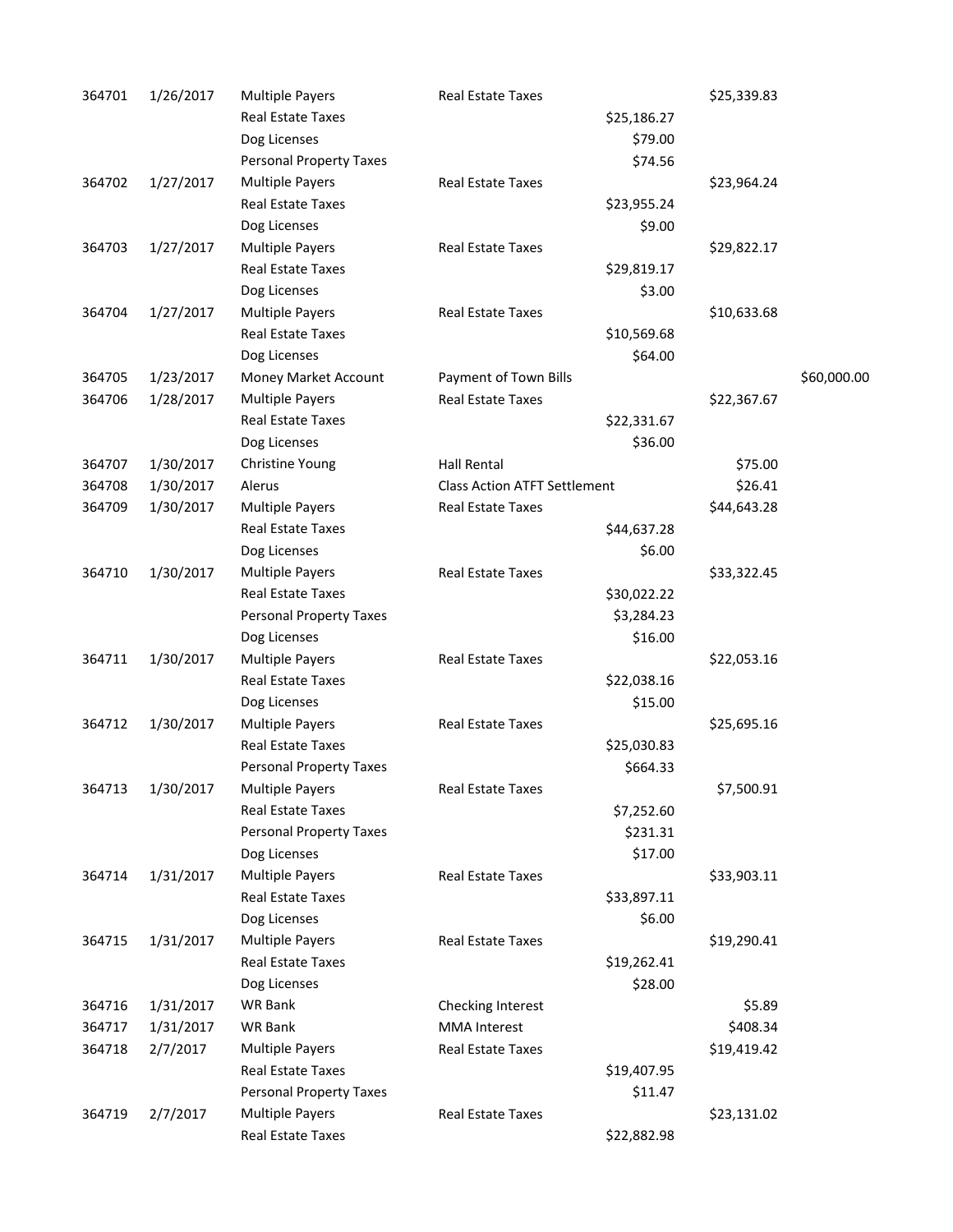|        |           | <b>Personal Property Taxes</b>  |                               | \$237.04    |             |
|--------|-----------|---------------------------------|-------------------------------|-------------|-------------|
|        |           | Dog Licenses                    |                               | \$11.00     |             |
| 364720 | 2/20/2017 | Euhardy                         | <b>Building Permit</b>        | \$80.00     |             |
| 364721 | 2/20/2017 | Mary Burdick                    | Dog Licenses                  | \$3.00      |             |
| 364722 | 2/20/2017 | Tammy Hanson                    | <b>Hall Rental</b>            | \$75.00     |             |
| 364723 | 2/20/2017 | <b>DuBois Investments</b>       | Parking                       | \$1,410.19  |             |
| 364724 | 2/17/2017 | Money Market Account            | Payment of February Statement |             | \$59,000.00 |
| 364725 | 2/20/2017 | <b>Richard McClone</b>          | <b>Building Permit</b>        | \$375.00    |             |
| 364726 | 2/21/2017 | Money Market Account            | Payment of Town Bills         |             | \$25,000.00 |
| 364727 | 2/27/2017 | <b>Michelle Marshall</b>        | Dog Licenses                  | \$3.00      |             |
| 364728 | 2/28/2017 | Wolf River Bank                 | Checking Interest             | \$4.81      |             |
| 364729 | 2/28/2017 | <b>Wolf River Bank</b>          | <b>MMA</b> Interest           | \$276.02    |             |
| 364730 | 3/18/2017 | David Urban                     | <b>Building Permit</b>        | \$375.00    |             |
| 364731 | 3/18/2017 | <b>Rural Mutual</b>             | Premium Refund                | \$392.00    |             |
| 364732 | 3/18/2017 | <b>Rural Mutual</b>             | Audit Refund                  | \$1,094.00  |             |
| 364733 | 3/18/2017 | <b>DuBois Investments</b>       | Parking Permit                | \$1,410.19  |             |
| 364734 | 3/20/2017 | Steph Stepniak                  | Dog Licenses                  | \$3.00      |             |
| 364735 | 3/20/2017 | Chad Karpf                      | <b>Building Permit</b>        | \$80.00     |             |
| 364736 | 3/20/2017 | Money Market Account            | Payment of Town Bills         |             | \$25,000.00 |
| 364737 | 4/14/2017 | Becky Bishop                    | Dog Licenses                  | \$24.00     |             |
| 364738 | 4/14/2017 | Mike Foster                     | <b>Building Permit</b>        | \$60.00     |             |
| 364739 | 3/31/2017 | WR Bank                         | Checking Interest             | \$0.34      |             |
| 364740 | 3/31/2017 | WR Bank                         | <b>MMA</b> Interest           | \$97.74     |             |
| 364741 | 4/14/2017 | <b>Waupaca County Treasurer</b> | Lottery Credit Payment        | \$8,587.05  |             |
| 364742 | 3/27/2017 | State of Wisconsin              | Lottery Credit                | \$5,527.80  |             |
| 364743 | 4/17/2017 | <b>DuBois Investments</b>       | Parking Permit                | \$1,410.19  |             |
| 364744 | 4/17/2017 | Mike Foster                     | <b>Building Permit</b>        | \$841.85    |             |
| 364745 | 4/17/2017 | Melinda Korth                   | <b>Building Permit</b>        | \$100.00    |             |
| 364746 | 4/17/2017 | <b>Beth Trice</b>               | Dog Licenses                  | \$3.00      |             |
| 364747 | 4/17/2017 | <b>WR Propane</b>               | Zoning Charge                 | \$200.00    |             |
| 364748 | 4/17/2017 | Jake Jensen                     | Dog Licenses                  | \$3.00      |             |
| 364749 | 4/17/2017 | Money Market Account            | Payment of Town Bills         |             | \$10,000.00 |
| 364750 | 4/18/2017 | Karen Kuehl                     | Donation to Hall Rent         | \$50.00     |             |
| 364751 | 5/15/2017 | Wisconsin Dept of Admin         | <b>Transmission Line</b>      | \$7,232.00  |             |
| 364752 | 5/15/2017 | <b>DuBois Investments</b>       | Parking Permit                | \$1,410.19  |             |
| 364753 | 5/15/2017 | Steingraber Farms               | Picnic Permit                 | \$6.00      |             |
| 364754 | 5/15/2017 | Janice Gutsmeidel               | <b>Hall Rental</b>            | \$75.00     |             |
| 364755 | 5/15/2017 | Lisa Griffin                    | Dog Licenses                  | \$3.00      |             |
| 364756 | 4/21/2017 | <b>Waupaca County</b>           | Dog License Reimbursment      | \$564.49    |             |
| 364757 | 5/15/2017 | <b>MTAW</b>                     | Mileage & Hotel Reimbursment  | \$114.10    |             |
| 364758 | 4/30/2017 | <b>Wolf River Bank</b>          | Checking Interest             | \$0.20      |             |
| 364759 | 4/30/2017 | Wolf River Bank                 | <b>MMA</b> Interest           | \$104.05    |             |
| 364760 | 4/3/2017  | <b>DOT Trans Aids</b>           | <b>Trans Aids</b>             | \$25,482.64 |             |
| 364761 | 5/15/2017 | Don Laughlin                    | <b>Hall Rental</b>            | \$75.00     |             |
| 364762 | 5/15/2017 | Mark VandenHeuvel               | <b>Building Permit</b>        | \$782.40    |             |
| 364763 | 5/15/2017 | Money Market Account            | Payment of Town Bills         |             | \$15,000.00 |
| 364764 | 5/30/2017 | Arnold Neinhaus                 | <b>Building Permit</b>        | \$80.00     |             |
| 364765 | 5/30/2017 | Mark Egan                       | <b>Building Permit</b>        | \$80.00     |             |
| 364766 | 6/19/2017 | DuBois Investments              | Parking Permit                | \$1,410.19  |             |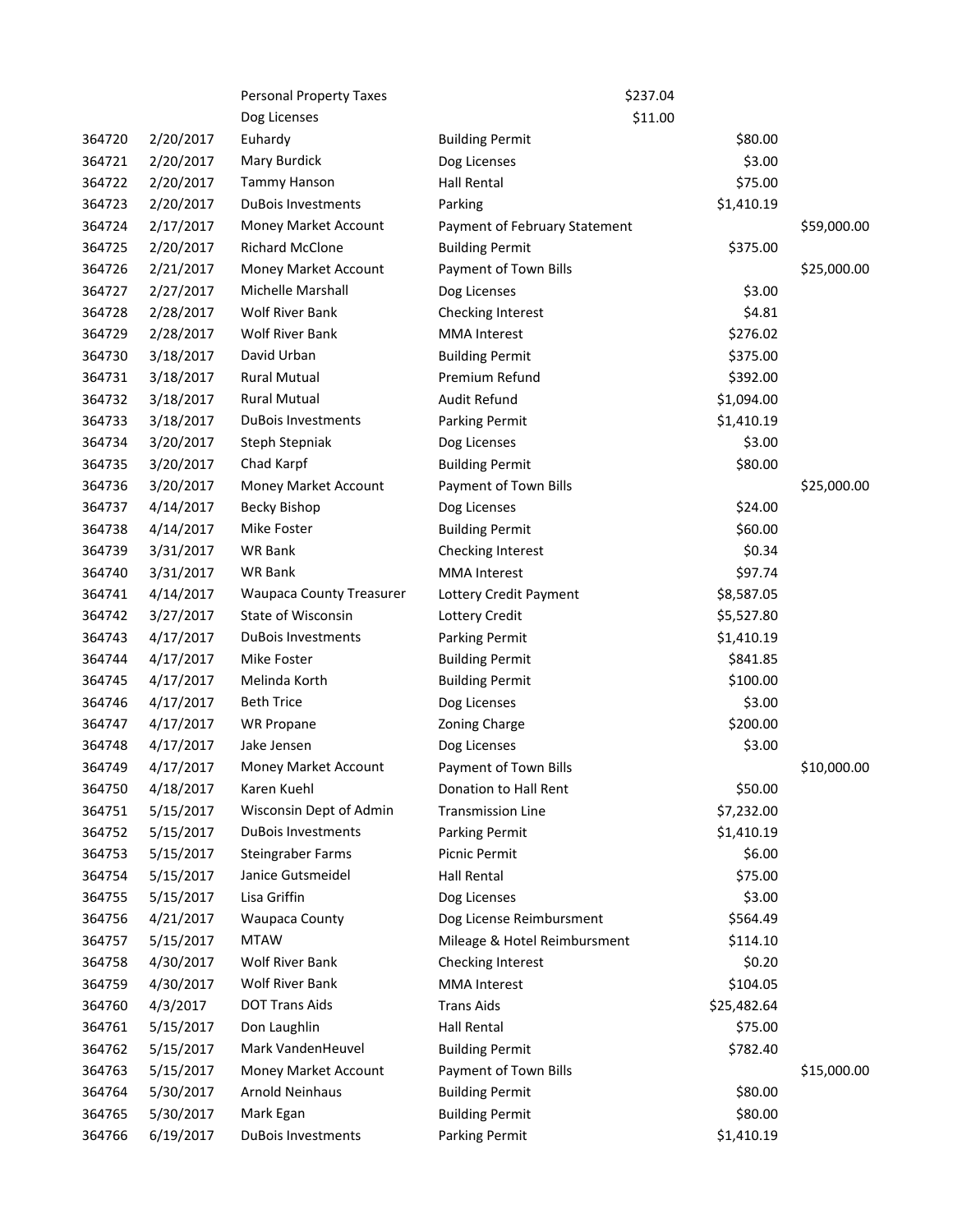| 364767  | 5/26/2017  | WR MMA                          | Lawnmower - Transfer to Checking      |             | \$3,200.00  |
|---------|------------|---------------------------------|---------------------------------------|-------------|-------------|
| 364768  | 5/31/2017  | Wolf River Bank                 | <b>MMA</b> Interest                   | \$106.58    |             |
| 364769  | 5/31/2017  | <b>Wolf River Bank</b>          | Checking Interest                     | \$0.36      |             |
| 364770  | 6/19/2017  | NL Fish & Game                  | Class B Liquor License                | \$260.00    |             |
| 364771  | 6/19/2017  | <b>DuBois Investments</b>       | Remove & Replace Mobile Home          | \$200.00    |             |
| 364772  | 6/19/2017  | <b>CFCK Golf</b>                | Class B Liquor License                | \$260.00    |             |
| 364773  | 6/19/2017  | <b>NL Bowhunters</b>            | Bartender's License                   | \$40.00     |             |
| 364774  | 6/19/2017  | Money Market Account            | Payment of Town Bills                 |             | \$16,000.00 |
| 364775  | 6/28/2017  | Department of Administration    | <b>MFL Payment</b>                    | \$8,283.58  |             |
| 364776  | 6/28/2017  | Randy Steingraber               | <b>Building Permit</b>                | \$25.00     |             |
| 364777  | 7/9/2017   | Dept of Safety/Admin            | <b>Fire Dues</b>                      | \$4,742.55  |             |
| 364778  | 6/30/2017  | Wolf River Bank                 | <b>MMA</b> Interest                   | \$97.91     |             |
| 364779  | 6/30/2017  | <b>Wolf River Bank</b>          | Checking Interest                     | \$0.33      |             |
| 364780  | 7/16/2017  | St Patrick Parish               | Picnic Permit                         | \$6.00      |             |
| 364781  | 7/16/2017  | <b>DuBois Investments</b>       | Parking Permit                        | \$1,410.19  |             |
| 364782  | 7/24/2017  | WI DOR                          | <b>Shared Revenue</b>                 | \$5,862.24  |             |
| 364783  | 7/24/2017  | WI DOR                          | <b>Exempt Computer</b>                | \$11.00     |             |
| 364784  | 7/28/2017  | <b>Waupaca County Treasurer</b> | Fire Sign                             | \$35.00     |             |
| 364785  | 7/24/2017  | Lida Hampshire                  | Personal Property Taxes - 2nd install | \$688.20    |             |
| 364786  | 8/5/2017   | Lynn Tank                       | <b>Hall Rental</b>                    | \$75.00     |             |
| 364787  | 8/4/2017   | Les Prochnow                    | <b>Building Permit</b>                | \$25.00     |             |
| 364788  | 8/4/2017   | Tim Smith                       | <b>Building Permit</b>                | \$80.00     |             |
| 364789  | 8/4/2017   | <b>Great Lakes Tractor</b>      | Parts Refund                          | \$100.00    |             |
| 364790  | 8/4/2017   | <b>Andrew Voss</b>              | <b>Building Permit</b>                | \$25.00     |             |
| 364791  | 7/31/2017  | Wolf River Bank                 | Checking Interest                     | \$0.28      |             |
| 364792  | 7/31/2017  | <b>Wolf River Bank</b>          | <b>MMA</b> Interest                   | \$114.19    |             |
| 364793  | 7/3/2017   | State of Wisconsin              | <b>Trans Aids</b>                     | \$25,482.64 |             |
| 364794  | 8/17/2017  | <b>DuBois Investments</b>       | Parking Permit                        | \$1,410.19  |             |
| 364795  | 8/4/2017   | <b>Ryan Pingel</b>              | Permit                                | \$80.00     |             |
| 364796  | 8/18/2017  | <b>Waupaca County Treasurer</b> | <b>Tax Settlement</b>                 | \$92,803.84 |             |
| 364797  | 7/17/2017  | Money Market Account            | Payment of Town Bills                 |             | \$15,000.00 |
| 364798  | 8/21/2017  | <b>Mark Gaigg</b>               | <b>Building Permit</b>                | \$764.20    |             |
| 364799  | 8/31/2017  | Wolf River Bank                 | <b>MMA</b> Interest                   | \$127.30    |             |
| 3648000 | 8/31/2017  | Wolf River Bank                 | Checking Interest                     | \$0.47      |             |
| 436905  | 9/18/2017  | Jeff Hanschke                   | Ad in Newsletter                      | \$25.00     |             |
| 436906  | 9/18/2017  | Brooke VonRuder                 | <b>Hall Rental</b>                    | \$75.00     |             |
| 436907  | 9/18/2017  | Solarus                         | <b>Franchise Fees</b>                 | \$45.67     |             |
| 436908  | 8/21/2017  | Money Market Account            | Payment of Town Bills                 |             | \$65,000.00 |
| 436909  | 9/19/2017  | Money Market Account            | Payment of Town Bills                 |             | \$10,000.00 |
| 436910  | 9/30/2017  | <b>Wolf River Bank</b>          | Checking Interest                     | \$0.33      |             |
| 436911  | 9/30/2017  | <b>Wolf River Bank</b>          | <b>MMA</b> Interest                   | \$125.92    |             |
| 436912  | 10/2/2017  | <b>DOT</b>                      | <b>Trans Aids</b>                     | \$25,482.66 |             |
| 436913  | 10/12/2017 | <b>Waupaca County Treasurer</b> | Dog Listing Compensation              | \$85.00     |             |
| 436914  | 10/14/2017 | Doug Ritchie                    | <b>Building Permit</b>                | \$25.00     |             |
| 436915  | 10/14/2017 | Lynn Tank                       | Hall Rental                           | \$75.00     |             |
| 436916  | 10/14/2017 | Gwinette Zielke                 | <b>Hall Rental</b>                    | \$75.00     |             |
| 436917  | 10/14/2017 | Peter Kalbus                    | <b>Hall Rental</b>                    | \$75.00     |             |
| 436918  | 10/14/2017 | <b>DuBois Investments</b>       | Parking Permit                        | \$1,410.19  |             |
| 436919  | 10/14/2017 | <b>MTAW</b>                     | Reimbursement - 1/2 miles and hotel   | \$119.99    |             |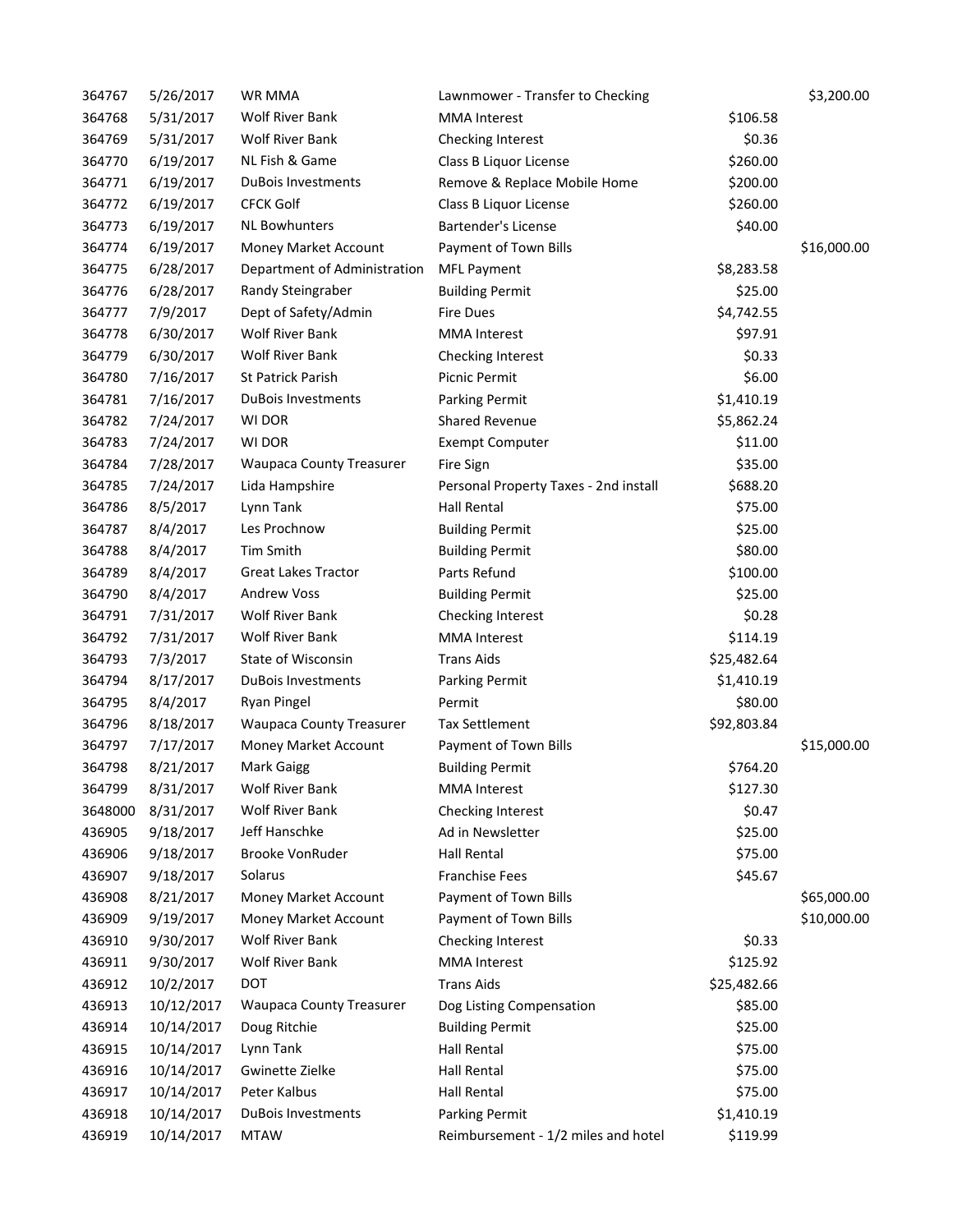| 436920 | 10/16/2017 | <b>DuBois Investments</b>       | Parking Permit                    | \$1,410.19  |             |
|--------|------------|---------------------------------|-----------------------------------|-------------|-------------|
| 436921 | 10/16/2017 | Sam Krueger                     | <b>Building Permit</b>            | \$100.00    |             |
| 436922 | 10/16/2017 | <b>Prahl Construction</b>       | <b>Building Permit</b>            | \$1,103.40  |             |
| 436923 | 10/16/2017 | <b>DuBois Investments</b>       | <b>Building Permit</b>            | \$1,000.00  |             |
| 436925 | 10/16/2017 | Paul Borden                     | <b>Building Permit</b>            | \$375.00    |             |
| 436926 | 10/16/2017 | David Popp                      | <b>Building Permit</b>            | \$375.00    |             |
| 436927 | 10/16/2017 | Money Market Account            | Payment of Town Bills             |             | \$20,000.00 |
| 436928 | 10/31/2017 | <b>Wolf River Bank</b>          | <b>MMA</b> Interest               | \$137.42    |             |
| 436929 | 10/31/2017 | <b>Wolf River Bank</b>          | Checking Interest                 | \$0.41      |             |
| 436930 | 11/20/2017 | Karen Smiley                    | <b>Real Estate Taxes</b>          | \$429.00    |             |
| 436931 | 11/20/2017 | <b>Bakake Acres</b>             | <b>Building Permit</b>            | \$35.00     |             |
| 436932 | 11/20/2017 | <b>CFCK</b>                     | <b>Building Permit</b>            | \$25.00     |             |
| 436933 | 11/20/2017 | <b>DuBois Investments</b>       | Sept & Oct Permits                | \$2,820.38  |             |
| 436934 | 11/30/2017 | <b>Wolf River Bank</b>          | <b>MMA</b> Interest               | \$95.24     |             |
| 436935 | 11/20/2017 | <b>State of Wisconsin</b>       | <b>Shared Revenue</b>             | \$33,219.38 |             |
| 436936 | 11/30/2017 | Wolf River Bank                 | Checking Interest                 | \$2.87      |             |
| 436937 | 12/17/2017 | Karen Yde                       | <b>Hall Rental</b>                | \$75.00     |             |
| 436938 | 12/17/2017 | <b>Fietzer Dairy Farms</b>      | <b>Building Permit</b>            | \$25.00     |             |
| 436939 | 12/17/2017 | Adam Laughlin                   | <b>Hall Rental</b>                | \$75.00     |             |
| 436940 | 12/17/2017 | Jarid McKeever                  | <b>Building Permit</b>            | \$80.00     |             |
| 436941 | 12/17/2017 | <b>Bruce Heimbruch</b>          | Calf Barn                         | \$25.00     |             |
| 436942 | 12/17/2017 | <b>Waupaca County Treasurer</b> | <b>Emmanuel Veterans Graves</b>   | \$35.00     |             |
| 436943 | 12/17/2017 | <b>Waupaca County Treasurer</b> | <b>Ruckdashel Veterans Graves</b> | \$40.00     |             |
| 436944 | 12/17/2017 | <b>Waupaca County Treasurer</b> | St Pat's Veterans Graves          | \$100.00    |             |
| 436945 | 12/17/2017 | Adam Moder                      | <b>Building Permit</b>            | \$25.00     |             |
| 436946 | 12/17/2017 | Alan Tank                       | <b>Building Permit</b>            | \$25.00     |             |
| 436947 | 12/18/2017 | Connie Laughlin                 | <b>Hall Rental</b>                | \$75.00     |             |
| 436948 | 12/18/2017 | Money Market Account            | Payment of Town Bills             |             | \$27,000.00 |
| 436949 | 12/19/2017 | <b>Cindy Maus</b>               | <b>Hall Rental</b>                | \$75.00     |             |
| 436950 | 12/19/2017 | <b>Multiple Payers</b>          | Real Estate Taxes                 | \$20,170.85 |             |
|        |            | Real Estate Taxes               | \$20,146.32                       |             |             |
|        |            | <b>Personal Property Taxes</b>  | \$18.53                           |             |             |
|        |            | Dog Licenses                    | \$6.00                            |             |             |
| 436951 | 12/19/2017 | <b>Multiple Payers</b>          | Real Estate Taxes                 | \$31,419.42 |             |
|        |            | Real Estate Taxes               | \$28,065.68                       |             |             |
|        |            | <b>Personal Property Taxes</b>  | \$3,353.74                        |             |             |
| 436952 | 12/19/2017 | <b>Multiple Payers</b>          | Real Estate Taxes                 | \$39,347.70 |             |
|        |            | Real Estate Taxes               | \$39,341.70                       |             |             |
|        |            | Dog Licenses                    | \$6.00                            |             |             |
| 436953 | 12/19/2017 | <b>Multiple Payers</b>          | Real Estate Taxes                 | \$24,365.51 |             |
|        |            | <b>Real Estate Taxes</b>        | \$24,345.61                       |             |             |
|        |            | <b>Personal Property Taxes</b>  | \$13.90                           |             |             |
|        |            | Dog Licenses                    | \$6.00                            |             |             |
| 436954 | 12/19/2017 | <b>Multiple Payers</b>          | Real Estate Taxes                 | \$36,425.59 |             |
|        |            | <b>Real Estate Taxes</b>        | \$36,397.75                       |             |             |
|        |            | Personal Property Taxes         | \$27.84                           |             |             |
| 436955 | 12/26/2017 | <b>Multiple Payers</b>          | Real Estate Taxes                 | \$37,088.37 |             |
| 436956 | 12/26/2017 | <b>Multiple Payers</b>          | Real Estate Taxes                 | \$37,430.24 |             |
|        |            | Real Estate Taxes               | \$37,412.24                       |             |             |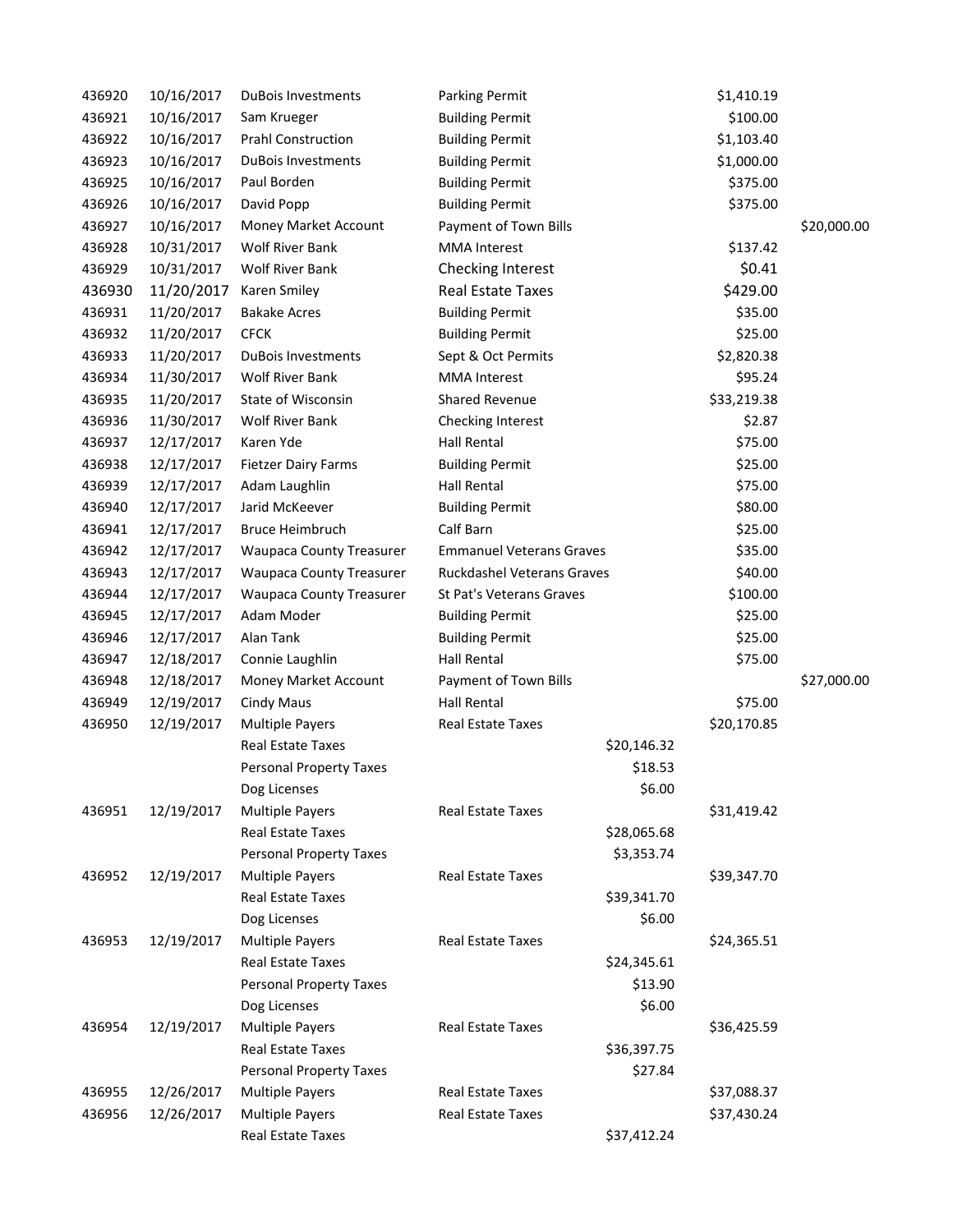|        |            | Dog Licenses                   |                          | \$18.00     |             |
|--------|------------|--------------------------------|--------------------------|-------------|-------------|
| 436957 | 12/26/2017 | <b>Multiple Payers</b>         | Real Estate Taxes        |             | \$63,442.76 |
|        |            | <b>Real Estate Taxes</b>       |                          | \$63,430.76 |             |
|        |            | Dog Licenses                   |                          | \$12.00     |             |
| 436958 | 12/26/2017 | <b>Multiple Payers</b>         | <b>Real Estate Taxes</b> |             | \$26,806.29 |
|        |            | <b>Real Estate Taxes</b>       |                          | \$26,768.29 |             |
|        |            | Dog Licenses                   |                          | \$38.00     |             |
| 436959 | 12/27/2017 | <b>Multiple Payers</b>         | Real Estate Taxes        |             | \$95,653.87 |
|        |            | <b>Real Estate Taxes</b>       |                          | \$95,433.55 |             |
|        |            | <b>Personal Property Taxes</b> |                          | \$217.32    |             |
|        |            | Dog Licenses                   |                          | \$3.00      |             |
| 436960 | 12/27/2017 | <b>Multiple Payers</b>         | <b>Real Estate Taxes</b> |             | \$30,484.25 |
|        |            | <b>Real Estate Taxes</b>       |                          | \$30,468.25 |             |
|        |            | Dog Licenses                   |                          | \$16.00     |             |
| 436961 | 12/27/2017 | <b>Multiple Payers</b>         | Real Estate Taxes        |             | \$59,263.21 |
|        |            | <b>Real Estate Taxes</b>       |                          | \$59,250.79 |             |
|        |            | <b>Personal Property Taxes</b> |                          | \$7.42      |             |
|        |            | Dog Licenses                   |                          | \$5.00      |             |
| 436962 | 12/27/2017 | <b>Multiple Payers</b>         | <b>Real Estate Taxes</b> |             | \$64,947.80 |
|        |            | Real Estate Taxes              |                          | \$64,923.80 |             |
|        |            | Dog Licenses                   |                          | \$24.00     |             |
| 436963 | 12/27/2017 | <b>Multiple Payers</b>         | <b>Real Estate Taxes</b> |             | \$36,326.90 |
| 436964 | 12/27/2017 | <b>Multiple Payers</b>         | Real Estate Taxes        |             | \$49,879.14 |
|        |            | <b>Real Estate Taxes</b>       |                          | \$49,867.14 |             |
|        |            | Dog Licenses                   |                          | \$12.00     |             |
| 436965 | 12/27/2017 | <b>Multiple Payers</b>         | <b>Real Estate Taxes</b> |             | \$35,696.08 |
| 436966 | 12/28/2017 | <b>Multiple Payers</b>         | Real Estate Taxes        |             | \$38,809.53 |
|        |            | <b>Real Estate Taxes</b>       |                          | \$38,792.53 |             |
|        |            | Dog Licenses                   |                          | \$17.00     |             |
| 436967 | 12/28/2017 | <b>Multiple Payers</b>         | Real Estate Taxes        |             | \$42,900.55 |
|        |            | Real Estate Taxes              |                          | \$42,897.55 |             |
|        |            | Dog Licenses                   |                          | \$3.00      |             |
| 436968 | 12/28/2017 | <b>Multiple Payers</b>         | Real Estate Taxes        |             | \$31,964.27 |
|        |            | Real Estate Taxes              |                          | \$31,932.27 |             |
|        |            | Dog Licenses                   |                          | \$32.00     |             |
| 436969 | 12/29/2017 | <b>Multiple Payers</b>         | Real Estate Taxes        |             | \$38,956.77 |
|        |            | Real Estate Taxes              |                          | \$38,925.49 |             |
|        |            | Dog Licenses                   |                          | \$22.00     |             |
|        |            | <b>Personal Property Taxes</b> |                          | \$9.28      |             |
| 436970 | 12/29/2017 | <b>Multiple Payers</b>         | Real Estate Taxes        |             | \$46,240.30 |
|        |            | Real Estate Taxes              |                          | \$46,162.36 |             |
|        |            | <b>Personal Property Taxes</b> |                          | \$77.94     |             |
| 436971 | 12/29/2017 | <b>Multiple Payers</b>         | Real Estate Taxes        |             | \$33,629.09 |
| 436972 | 12/29/2017 | <b>Multiple Payers</b>         | Real Estate Taxes        |             | \$21,113.28 |
|        |            | Real Estate Taxes              |                          | \$21,062.72 |             |
|        |            | Dog Licenses                   |                          | \$32.00     |             |
|        |            | <b>Personal Property Taxes</b> |                          | \$18.56     |             |
| 436973 | 12/30/2017 | <b>Multiple Payers</b>         | Real Estate Taxes        |             | \$44,659.75 |
|        |            | Real Estate Taxes              |                          | \$44,617.75 |             |